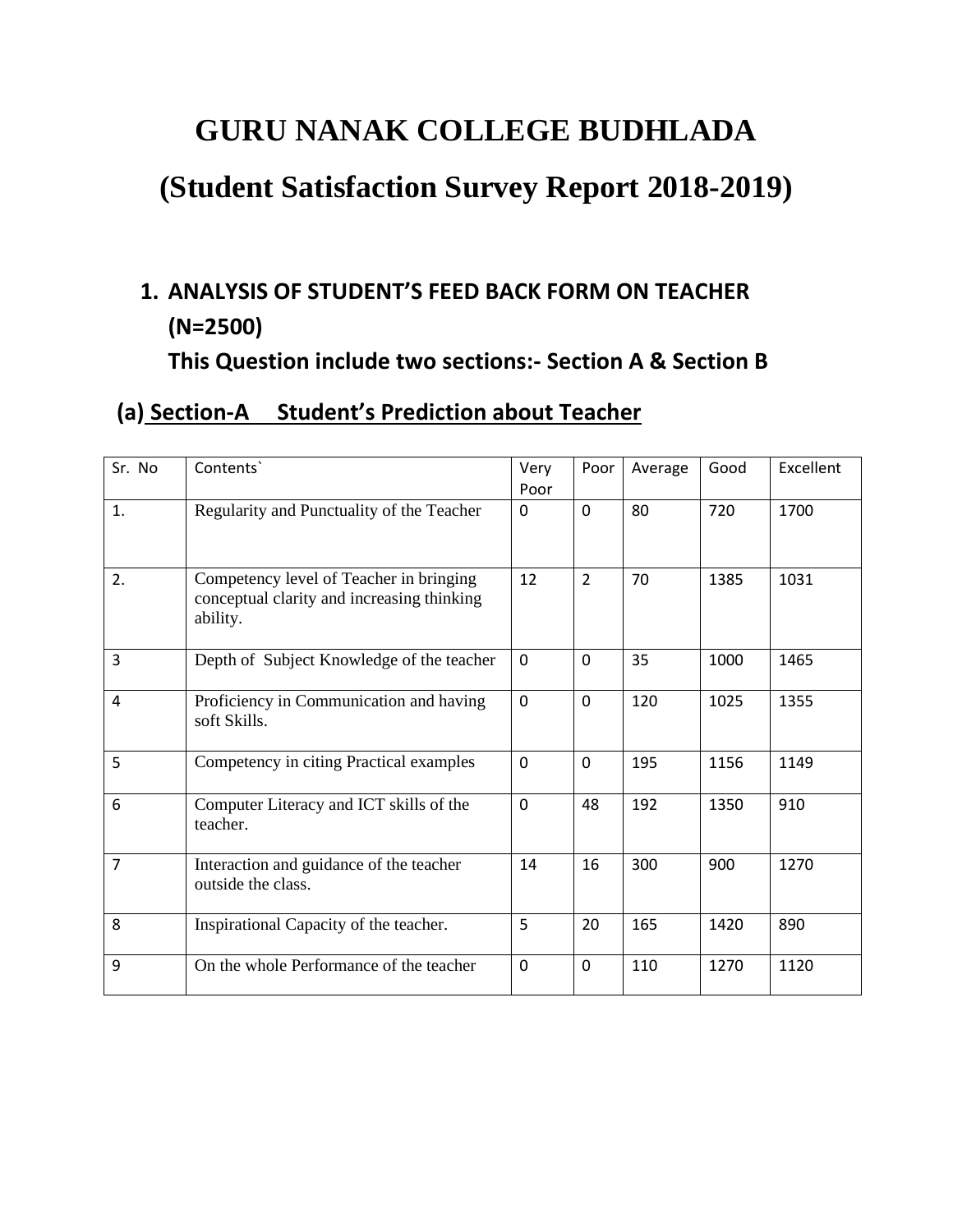### **(FEEDBACK PERFORMA ON TEACHERS N = 2500)**

| <b>Table:-1.1</b> Regularity and Punctuality of the Teacher (N = 2500) |                           |       |  |
|------------------------------------------------------------------------|---------------------------|-------|--|
| <b>Criteria</b>                                                        | <b>Number of Students</b> | % age |  |
| <b>Excellent</b>                                                       | 1700                      | 68%   |  |
| Good                                                                   | 720                       | 28.8% |  |
| Average                                                                | 80                        | 3.2%  |  |
| Poor                                                                   | 0                         | 0%    |  |
| <b>Very Poor</b>                                                       |                           | 0%    |  |



**Interpretation:**-It is observed that 96.80% students **feel** their teachers are Regular & Punctual and among them 68-% students **strongly feel** that the teacher's are regular and punctual.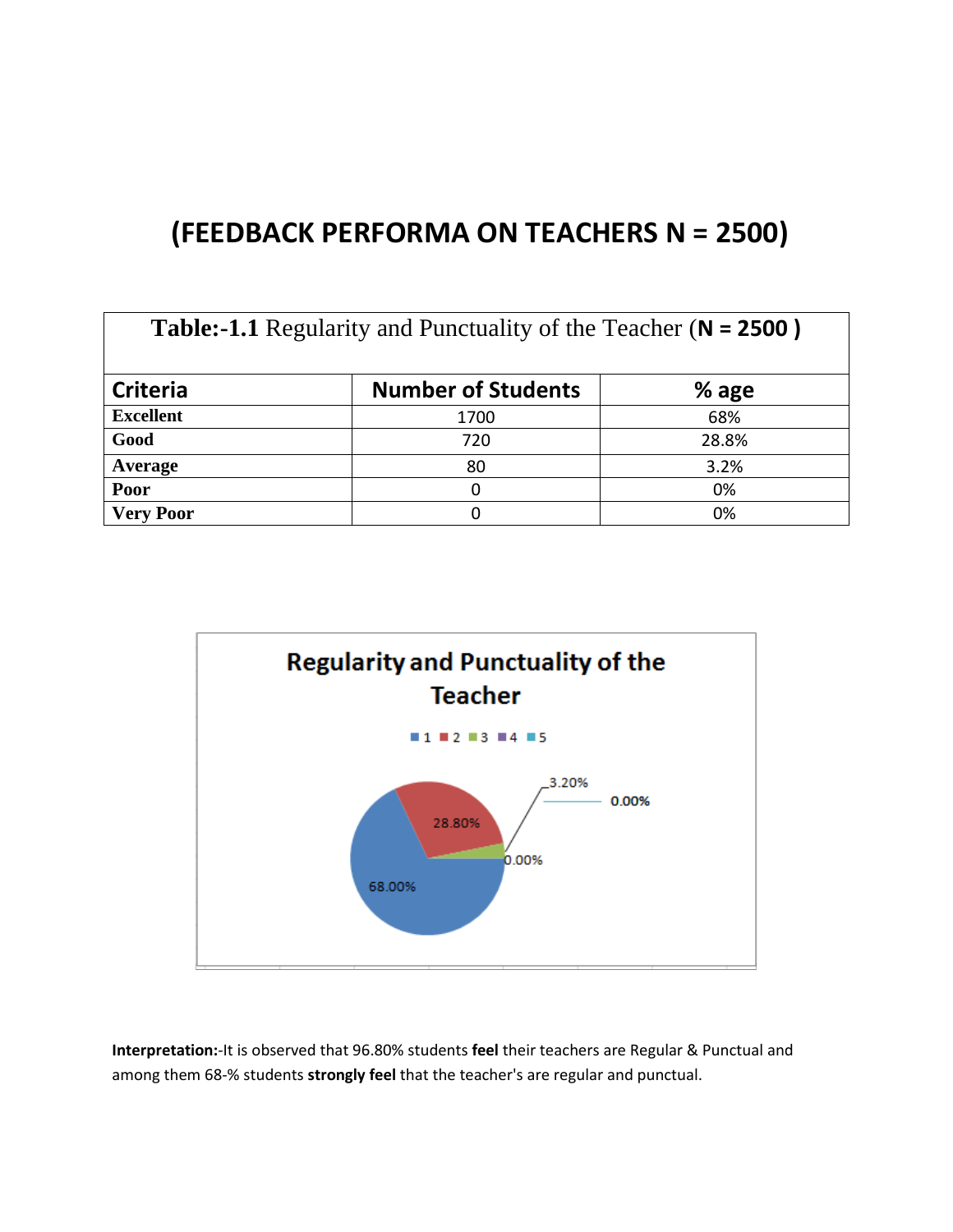| Table:-1.2 Competency level of Teacher in bringing conceptual |
|---------------------------------------------------------------|
| clarity and increasing thinking ability                       |
| $(N = 2500)$                                                  |
|                                                               |

| <b>Criteria</b>  | <b>Number of Students</b> | $%$ age |
|------------------|---------------------------|---------|
| <b>Excellent</b> | 1031                      | 41.24%  |
| Good             | 1385                      | 55.4%   |
| Average          | 70                        | 2.8%    |
| Poor             |                           | .08%    |
| <b>Very Poor</b> | 12                        | 0.48%   |



**Interpretation:**-It is observed that 96.64% students **feel** the competency of the teachers in bringing conceptual clarity and increasing thinking ability is good and among them 55.40% having excellent ability.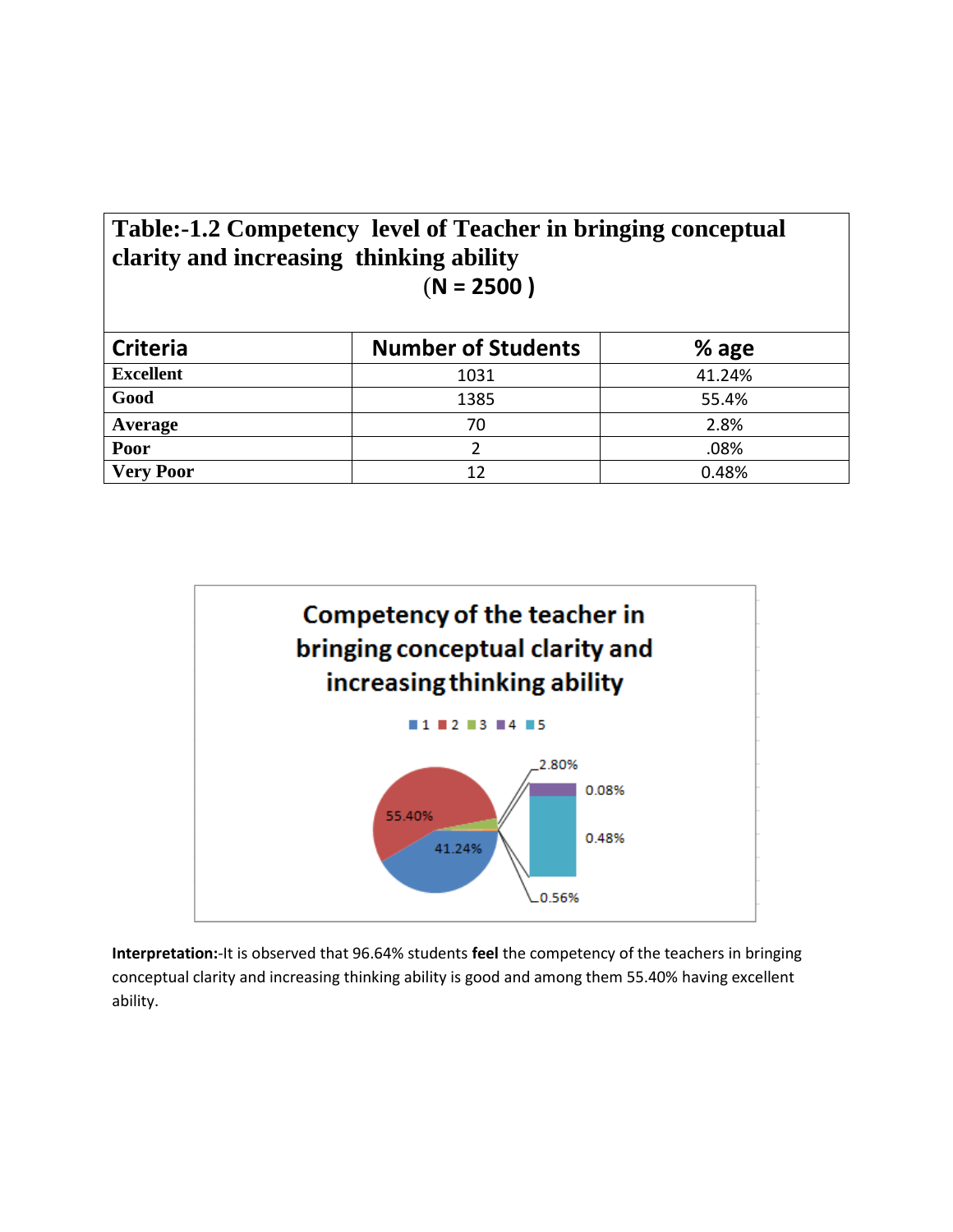| <b>Table:-1.3</b> Depth of Subject Knowledge of the teacher ( $N = 2500$ ) |                           |       |  |
|----------------------------------------------------------------------------|---------------------------|-------|--|
| <b>Criteria</b>                                                            | <b>Number of Students</b> | % age |  |
| <b>Excellent</b>                                                           | 1465                      | 58.6% |  |
| Good                                                                       | 1000                      | 40.0% |  |
| Average                                                                    | 35                        | 1.4%  |  |
| Poor                                                                       | ი                         | 0%    |  |
| <b>Very Poor</b>                                                           | 0                         | 0%    |  |



**Interpretation:-98.60-%** students are highly satisfied with the knowledge about subject and concept clarity of teachers and among them 58.60% students are strongly agree with this.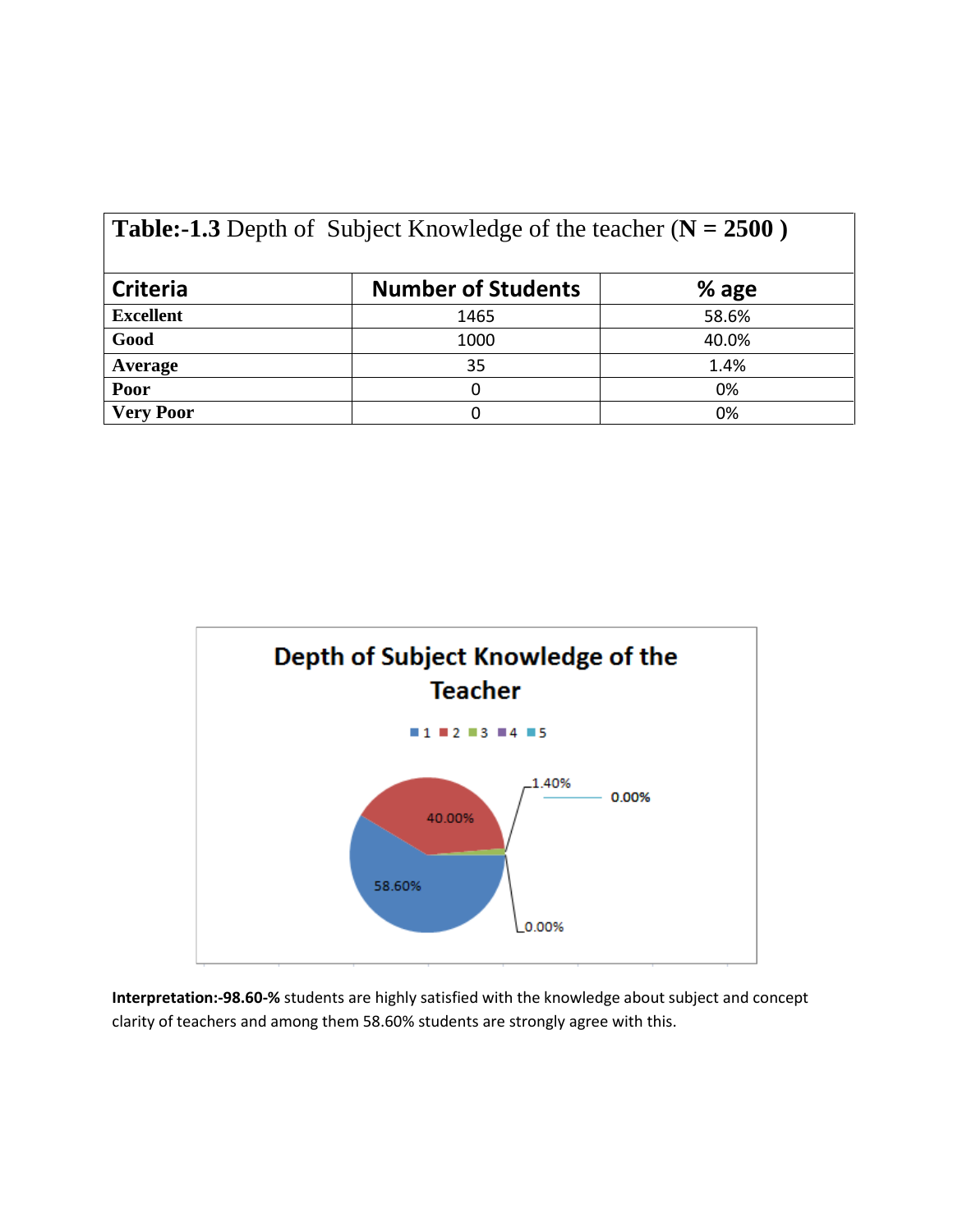| Table:-1.4 Proficiency in Communication and having soft Skills. $(N =$ |  |
|------------------------------------------------------------------------|--|
| 2500)                                                                  |  |

| <b>Criteria</b>  | <b>Number of Students</b> | $%$ age |
|------------------|---------------------------|---------|
| <b>Excellent</b> | 1355                      | 54.2%   |
| Good             | 1025                      | 41%     |
| Average          | 120                       | 4.8%    |
| Poor             |                           | 0%      |
| <b>Very Poor</b> |                           | 0%      |



**Interpretation**:-95.20-% students are satisfied with the teacher's Proficiency in communication and soft skills and among them 54% are strongly satisfied with this factor.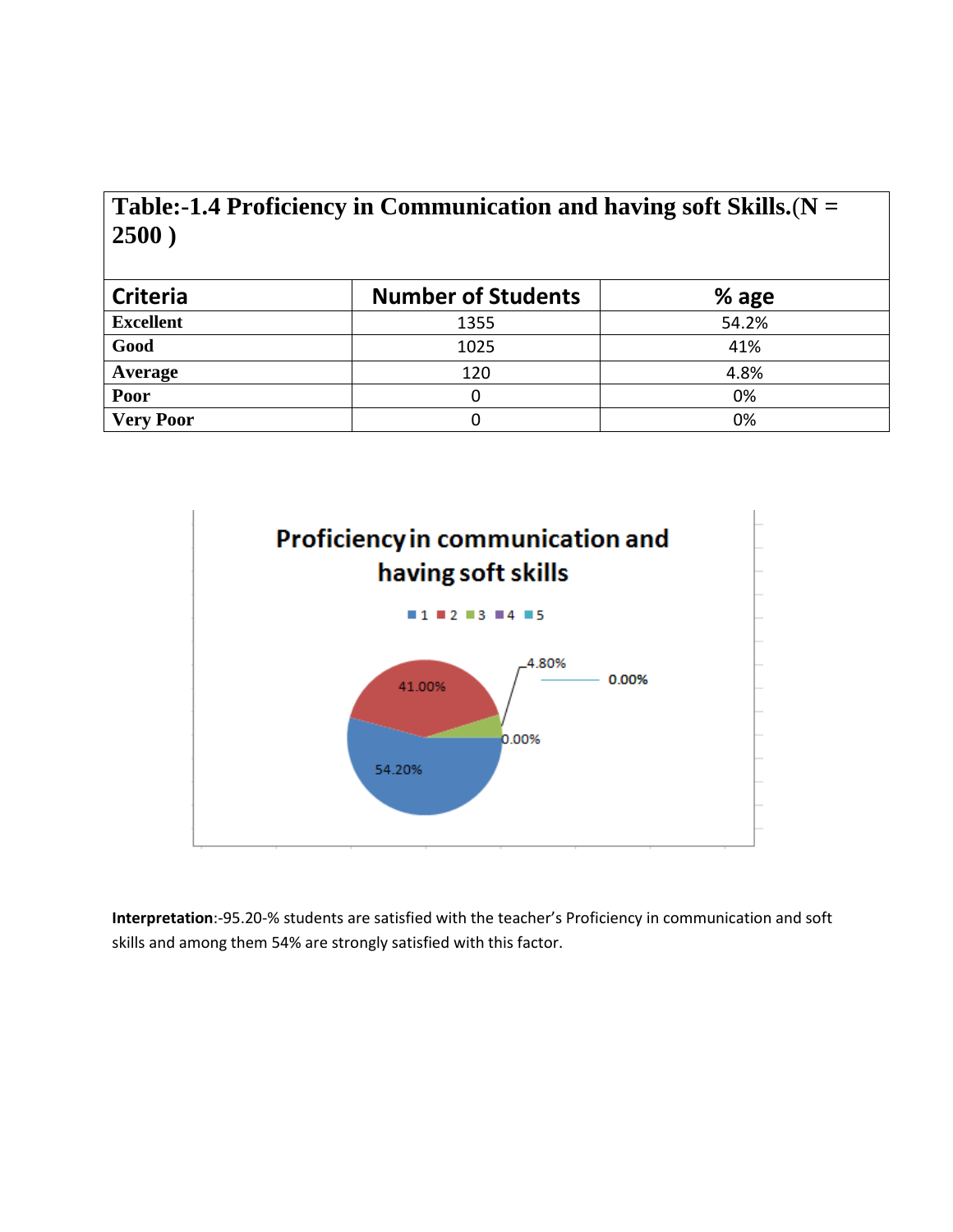| <b>Table:-1.5</b> Competency in citing Practical examples. $(N = 2500)$ |                           |         |  |
|-------------------------------------------------------------------------|---------------------------|---------|--|
| <b>Criteria</b>                                                         | <b>Number of Students</b> | $%$ age |  |
| <b>Excellent</b>                                                        | 1149                      | 45.96%  |  |
| Good                                                                    | 1156                      | 46.24%  |  |
| Average                                                                 | 195                       | 7.8%    |  |
| Poor                                                                    | O                         | O       |  |
| <b>Very Poor</b>                                                        | O                         |         |  |



**Interpretation**:-92.2-% students are satisfied with the competency in citing Practical examples.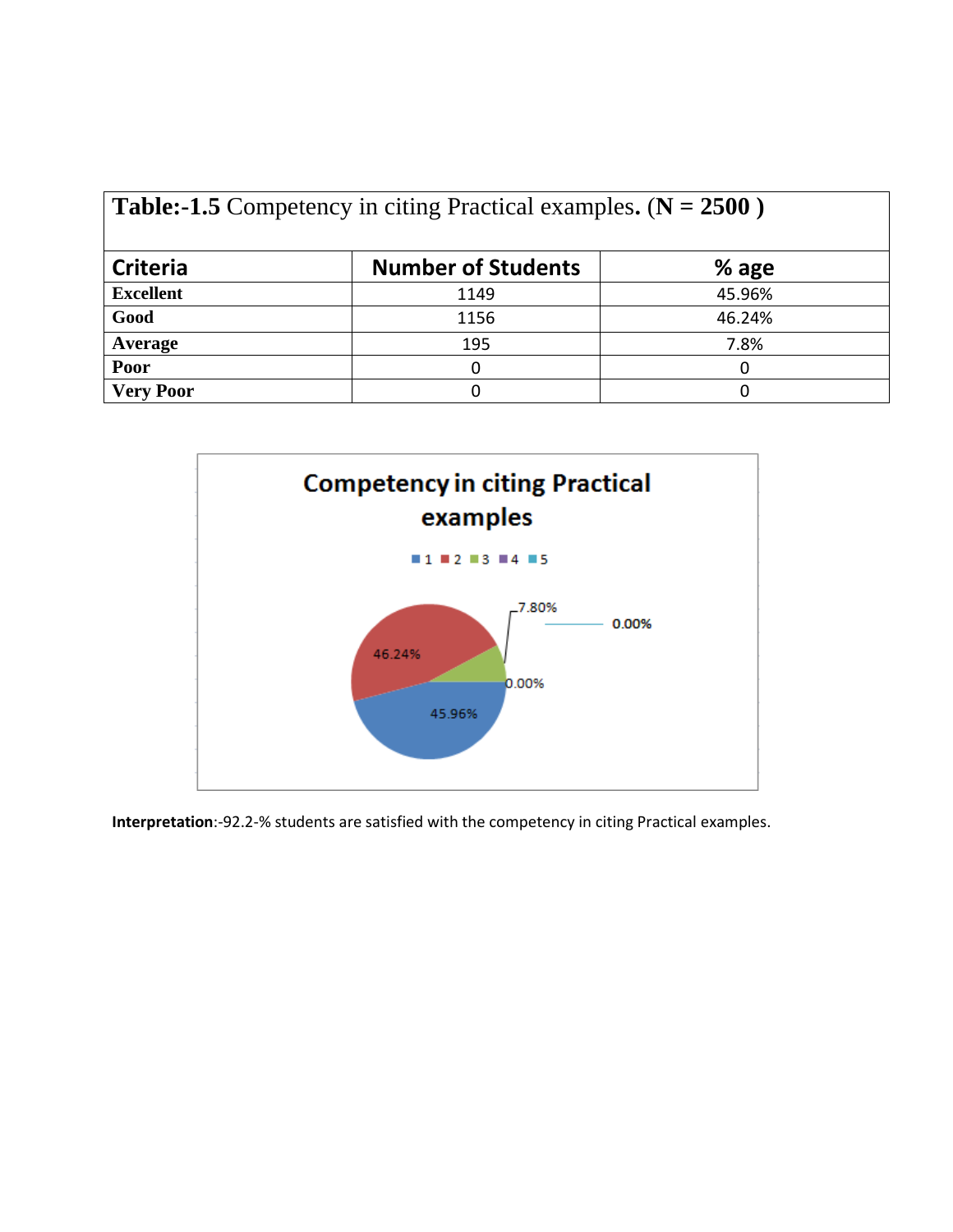| <b>Table:-1.6</b> Computer Literacy and ICT skills of the teacher. ( $N = 2500$ ) |                           |         |  |
|-----------------------------------------------------------------------------------|---------------------------|---------|--|
| <b>Criteria</b>                                                                   | <b>Number of Students</b> | $%$ age |  |
| <b>Excellent</b>                                                                  | 910                       | 36.4%   |  |
| Good                                                                              | 1350                      | 54.0%   |  |
| Average                                                                           | 192                       | 7.68%   |  |
| Poor                                                                              | 48                        | 1.92%   |  |
| <b>Very Poor</b>                                                                  | 0                         | 0%      |  |



**Interpretation:** The above table reveals that 90.40% students have rated teacher's computer /IT Skills as good or excellent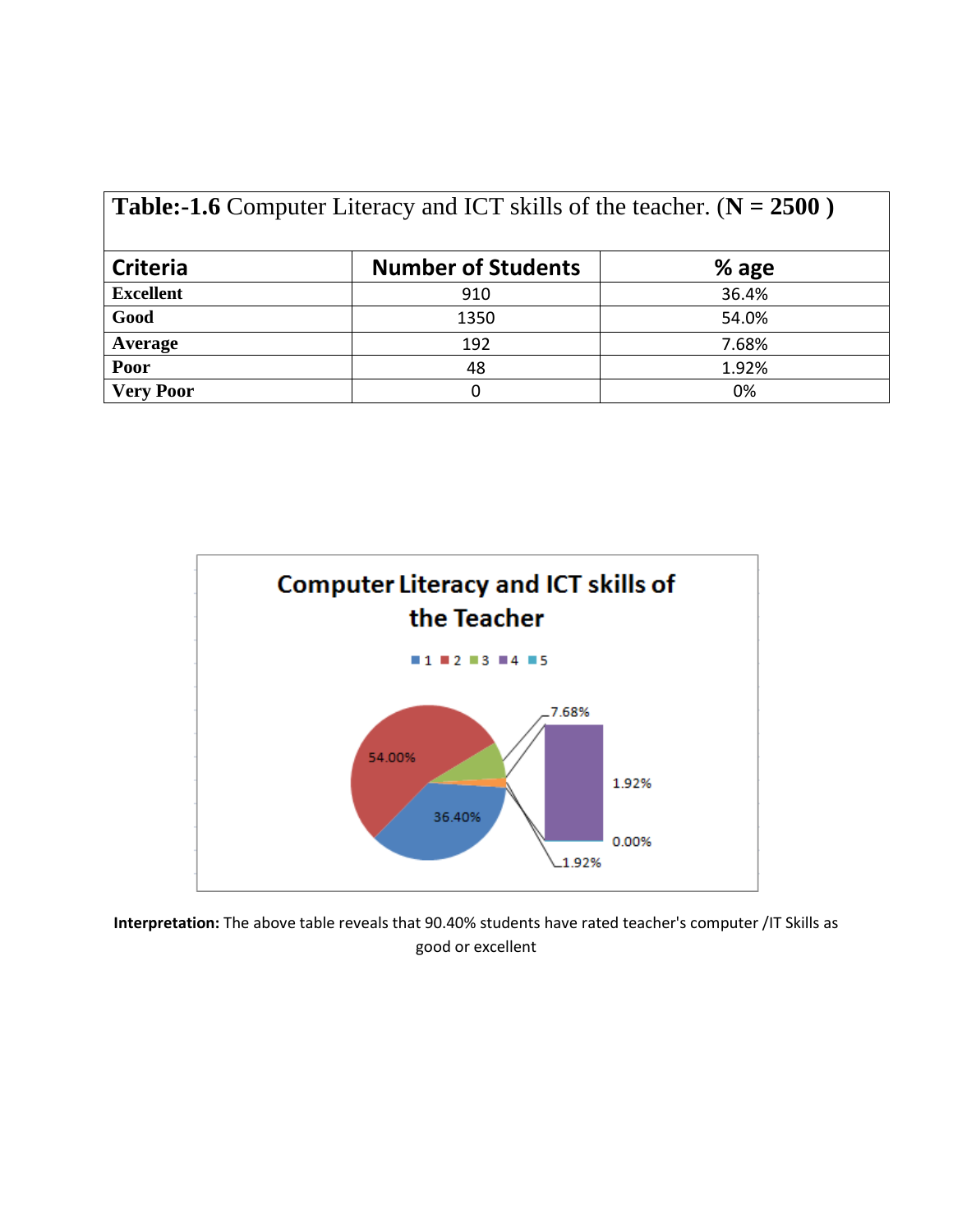**Table:-1.7** Interaction and guidance of the teacher outside the class. (**N = 2500 )**

| <b>Criteria</b>  | <b>Number of Students</b> | $%$ age |
|------------------|---------------------------|---------|
| <b>Excellent</b> | 1270                      | 50.80%  |
| Good             | 900                       | 36%     |
| Average          | 300                       | 12%     |
| Poor             | 16                        | 0.64%   |
| <b>Very Poor</b> | 14                        | 0.56%   |



**Interpretation:** It is analyzed from above table that 86.80% respondents agree that teachers interact as well as guide outside class environment.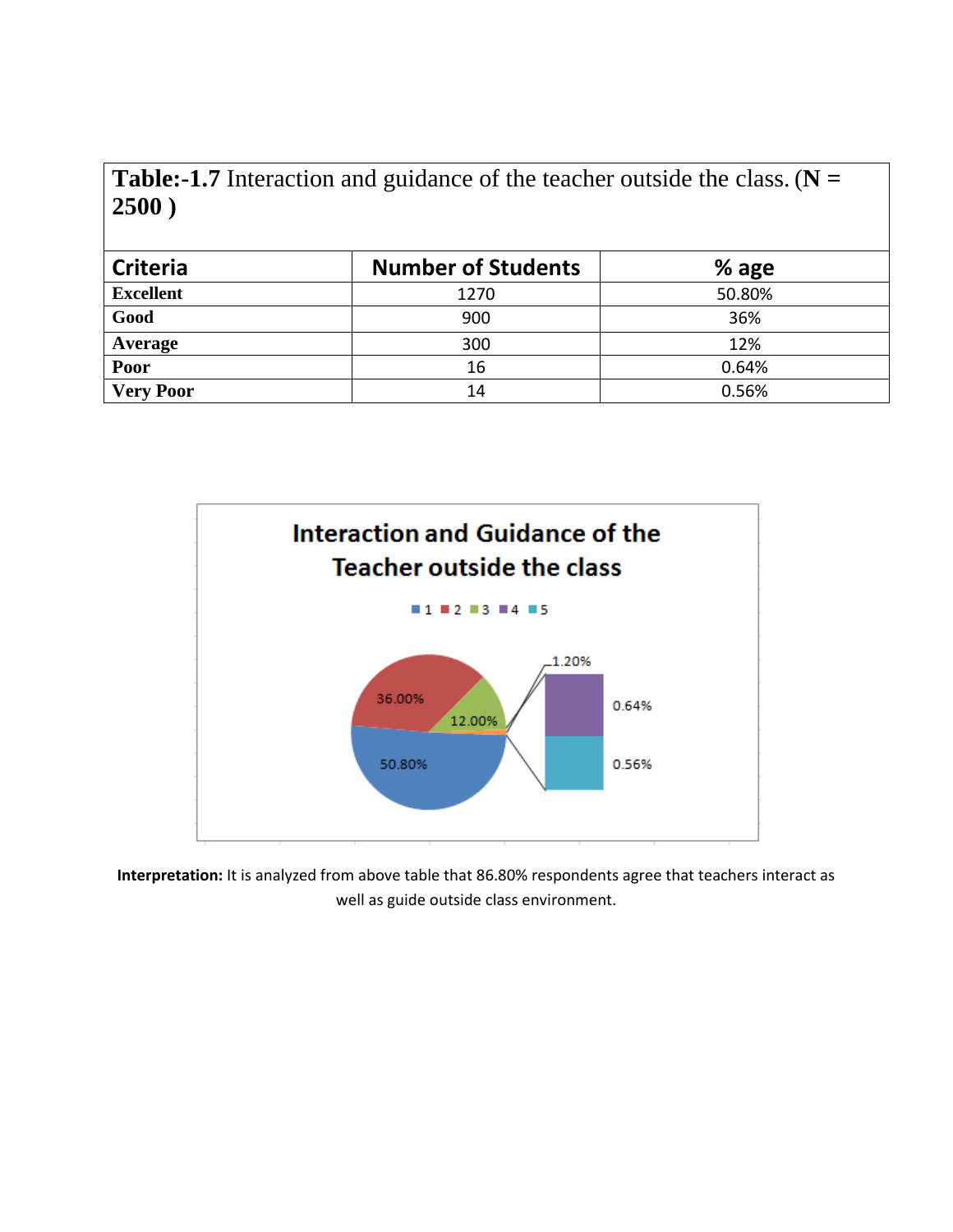| <b>Table:-1.8</b> Inspirational Capacity of the teacher. $(N = 2500)$ |  |
|-----------------------------------------------------------------------|--|
|-----------------------------------------------------------------------|--|

| <b>Criteria</b>  | <b>Number of Students</b> | % age |
|------------------|---------------------------|-------|
| <b>Excellent</b> | 890                       | 35.6% |
| Good             | 1420                      | 56.8% |
| Average          | 165                       | 6.6%  |
| Poor             | 20                        | 0.8%  |
| <b>Very Poor</b> |                           | 0.2%  |



**Interpretation:** It is analyzed from above table that 92.4% respondents agree that Inspiration capacity of the teachers is good.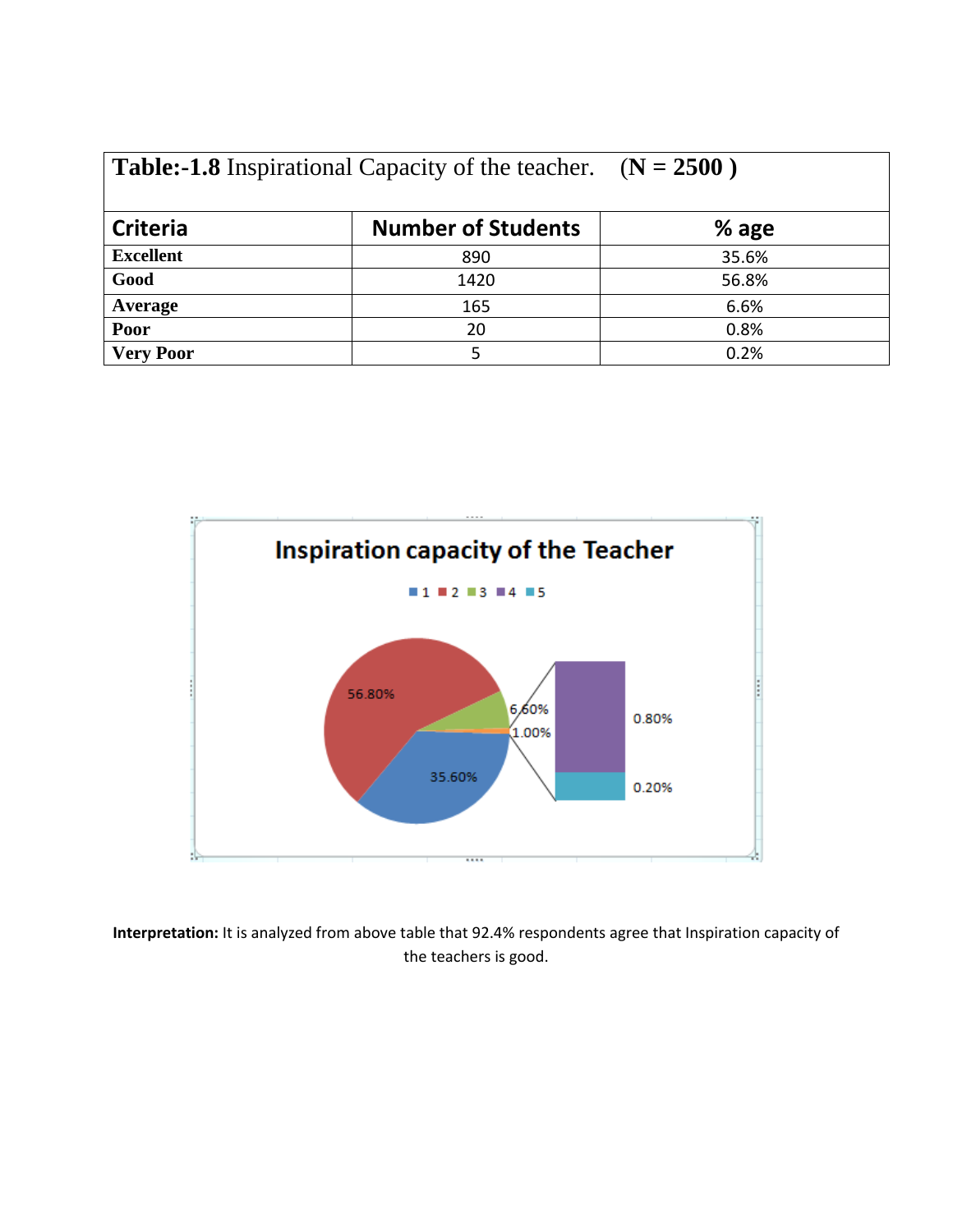| Table:-1.9 Whole Performance of the teacher. $(N = 2500)$ |                           |         |  |
|-----------------------------------------------------------|---------------------------|---------|--|
| <b>Criteria</b>                                           | <b>Number of Students</b> | $%$ age |  |
| <b>Excellent</b>                                          | 1120                      | 44.8%   |  |
| Good                                                      | 1270                      | 50.8%   |  |
| Average                                                   | 110                       | 4.4%    |  |
| Poor                                                      | 0                         | 0%      |  |
| <b>Very Poor</b>                                          |                           | 0%      |  |



**Interpretation:** It is analyzed from above table that 95.60% respondents agree that Whole performance of teacher is good and among them 50.80% is Excellent.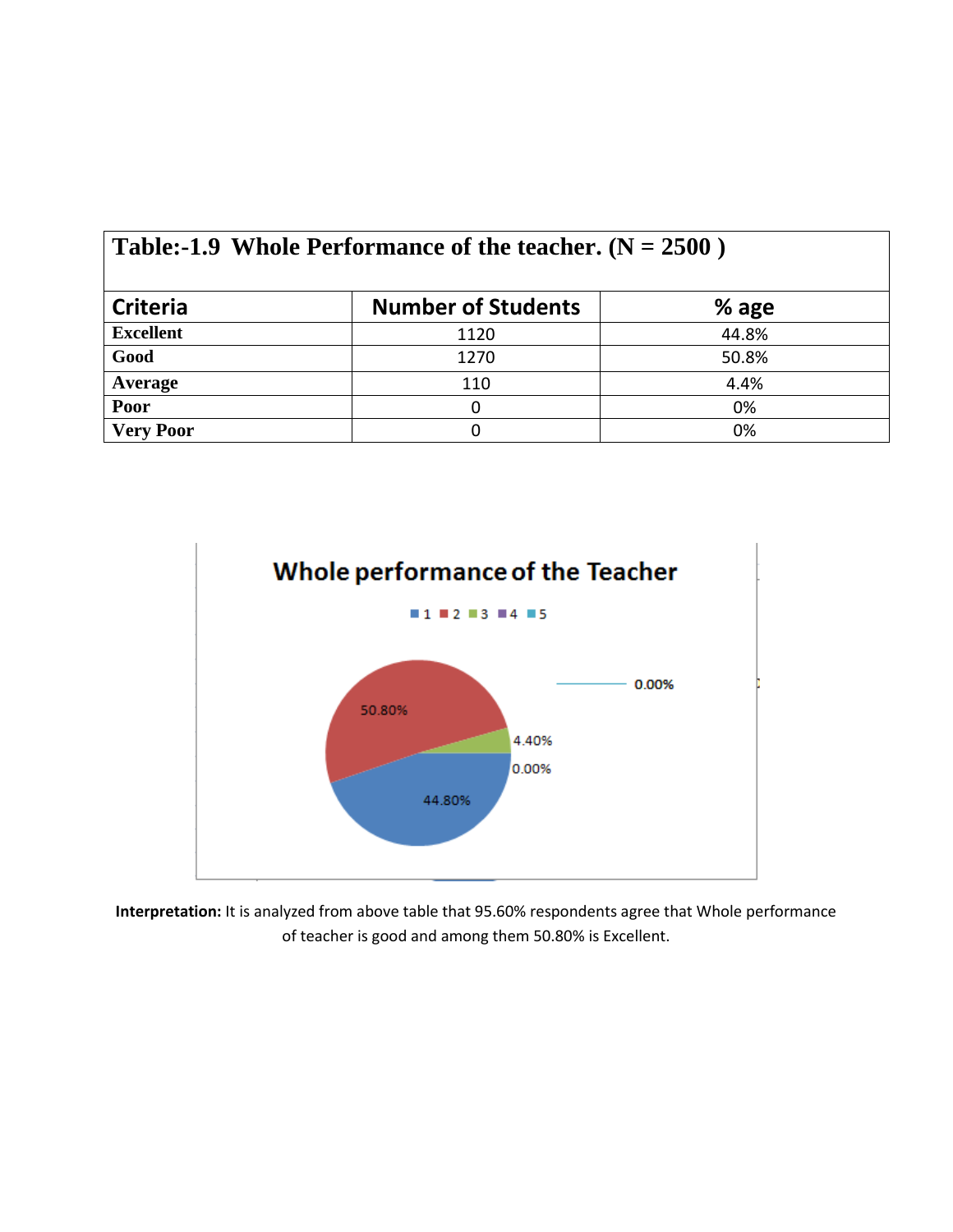**(b) Section B: This Section includes Three Questions about syllabus, assignments and class Tests.**

| Sr.            | <b>Contents</b>                           | <b>Yes</b> | <b>No</b> | <b>No</b>       |
|----------------|-------------------------------------------|------------|-----------|-----------------|
| <b>No</b>      |                                           |            |           | <b>Comments</b> |
| 1.             | Whether the syllabus is adequate or not?  | 2356       | 89        | 55              |
| $\overline{2}$ | Whether the assignments are given or not? | 2270       | 30        | <b>200</b>      |
| 3              | Whether the class Tests are given or not? | 2035       | 159       | 306             |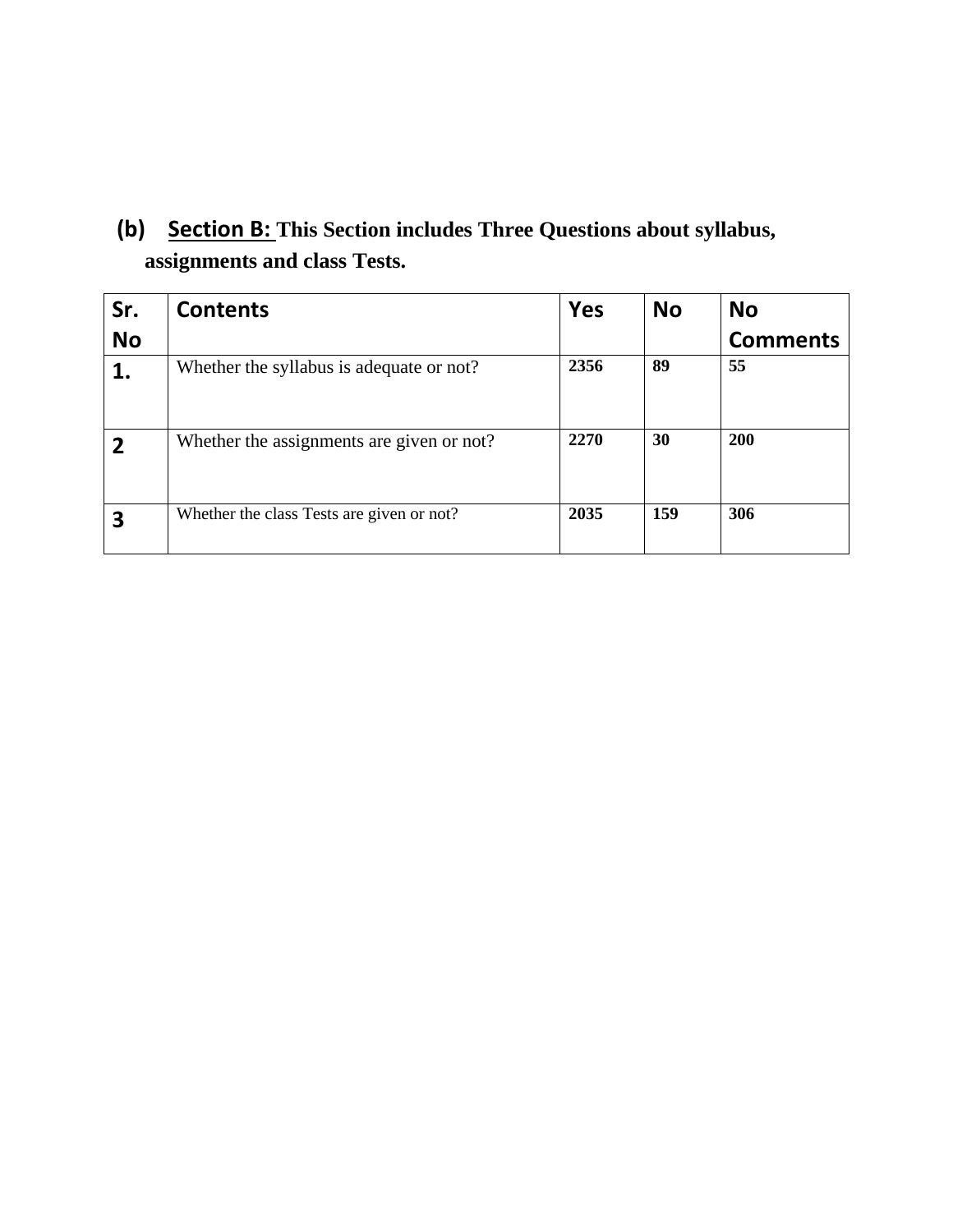| $(N = 2500)$<br><b>Table:-1.1.1</b> Whether the syllabus is adequate or not? |                           |         |  |  |
|------------------------------------------------------------------------------|---------------------------|---------|--|--|
| <b>Criteria</b>                                                              | <b>Number of Students</b> | $%$ age |  |  |
| <b>YES</b>                                                                   | 2356                      | 94.24%  |  |  |
| NO                                                                           | 89                        | 3.56%   |  |  |
| <b>NO COMMENT</b>                                                            | 55                        | 2.20%   |  |  |



**Interpretation:** It is analyzed from above table that 94.24% respondents agree that Syllabus is always adequate.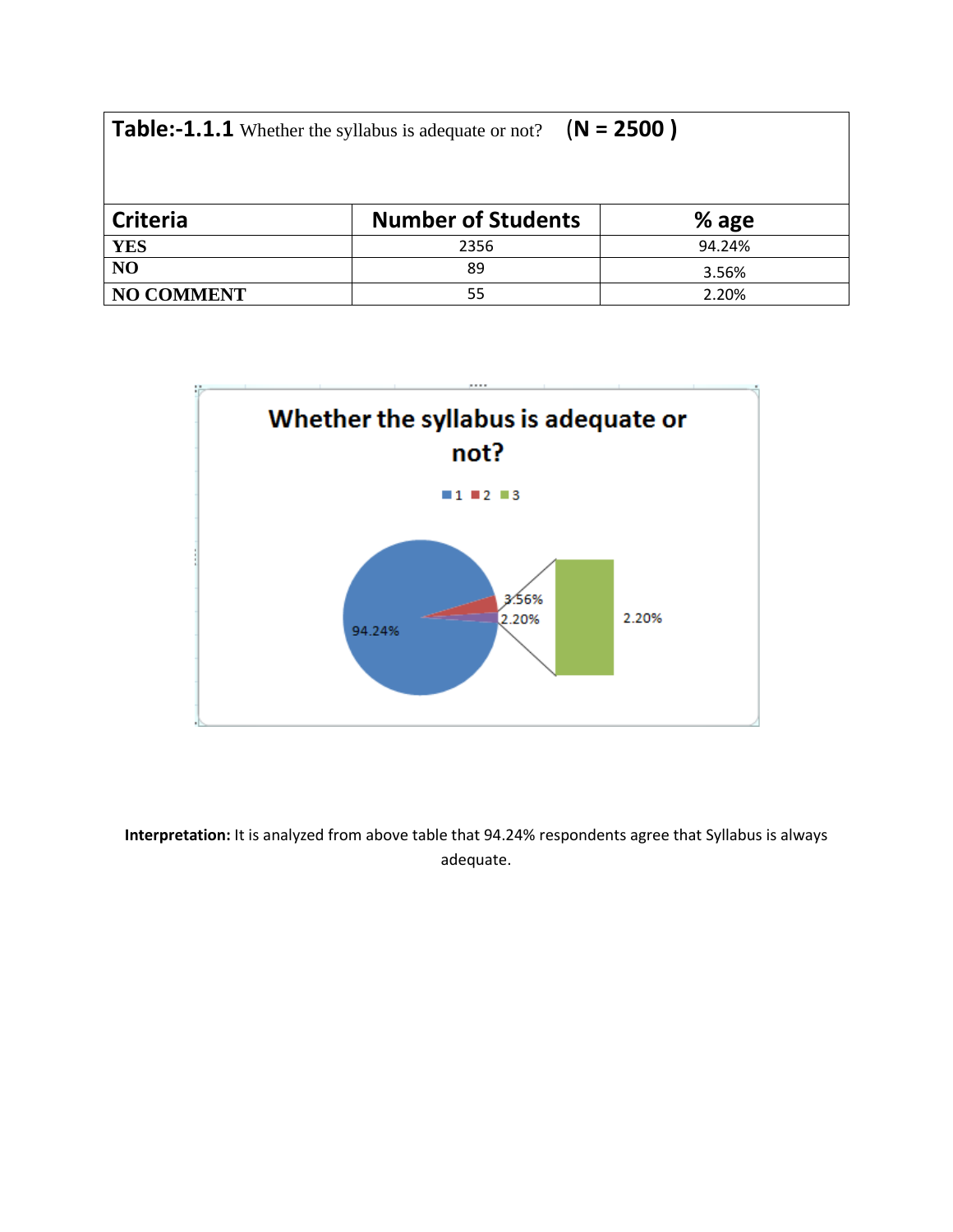| $(N = 2500)$<br><b>Table:-1.1.2</b> Whether the assignment is given or not? |                           |         |  |  |
|-----------------------------------------------------------------------------|---------------------------|---------|--|--|
| <b>Criteria</b>                                                             | <b>Number of Students</b> | $%$ age |  |  |
| <b>YES</b>                                                                  | 2270                      | 90.80%  |  |  |
| NO                                                                          | 30                        | 1.20%   |  |  |
| <b>NO COMMENT</b>                                                           | 200                       | 8.00%   |  |  |



**Interpretation:** It is analyzed from above table is that 90.80% respondents said that every Teacher regularly provide them assignments of their subject.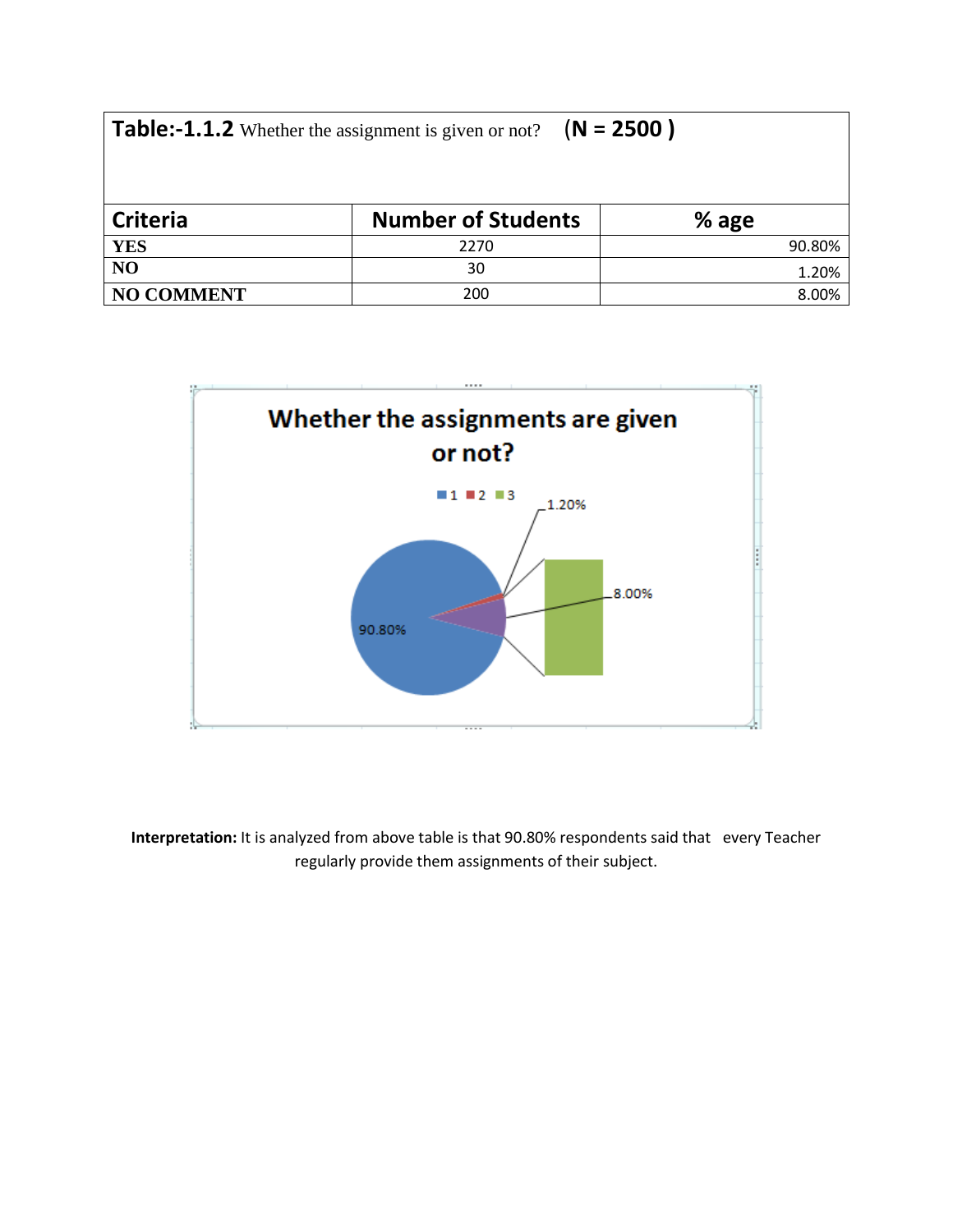| <b>Table:-1.1.3</b> Whether the class Test are given or not? $(N = 2500)$ |                           |        |  |  |
|---------------------------------------------------------------------------|---------------------------|--------|--|--|
| <b>Criteria</b>                                                           | <b>Number of Students</b> | % age  |  |  |
| <b>YES</b>                                                                | 2035                      | 81.40% |  |  |
| NO                                                                        | 159                       | 6.36%  |  |  |
| <b>NO COMMENT</b>                                                         | 306                       | 12.24% |  |  |



**Interpretation:** It is analyzed from above table is that 81.40% respondents said that every Teacher provide them a class test.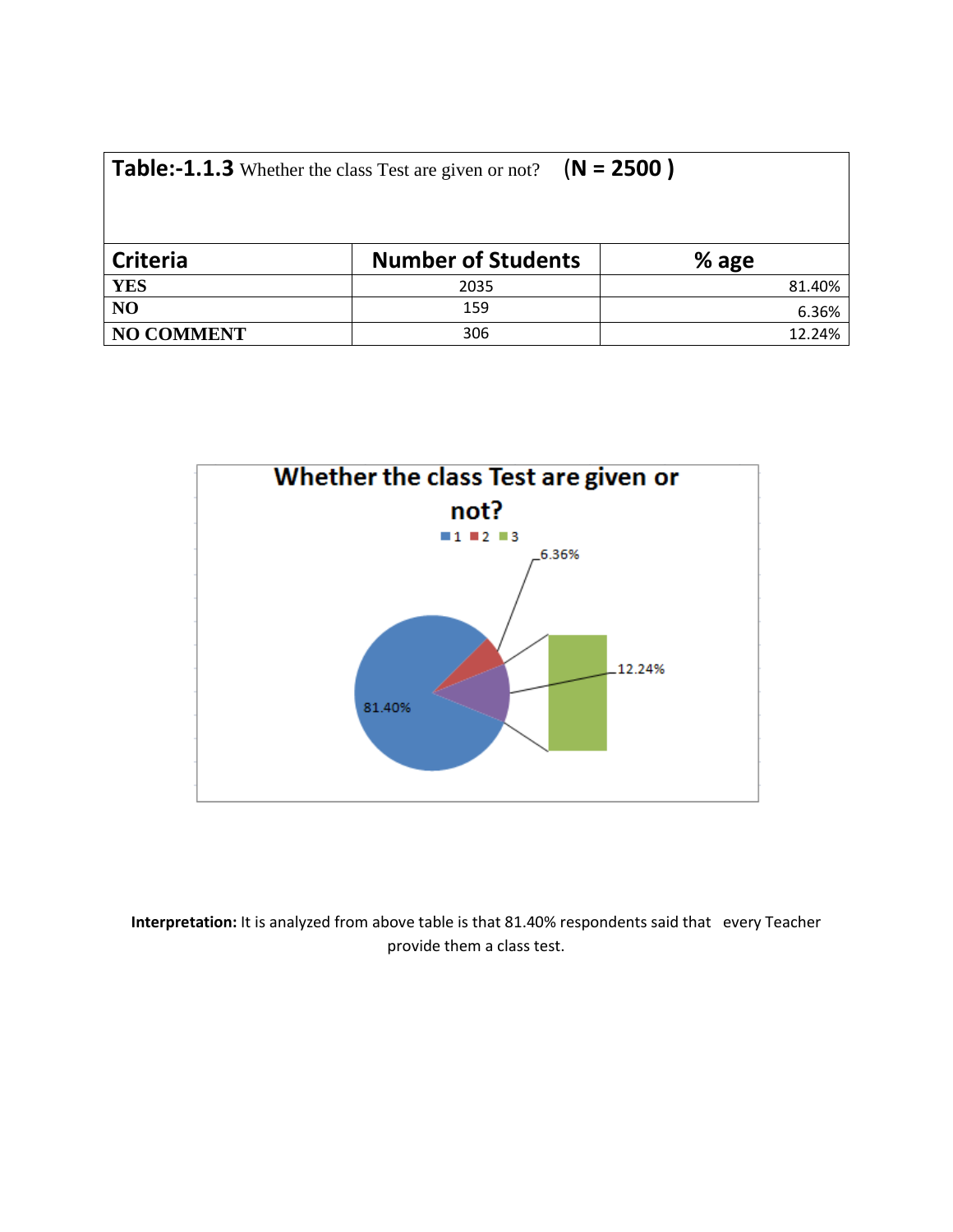#### **2. ANALYSIS OF HOSTEL FEED BACK FORM**

**This Question includes 3 sections like Section A, B & C. Section A describes Hostel Facilities, Section B describes Mess Facilities to the hostlers and Section C shown Warden and Staff Behavior to the hostlers.**

#### **SECTION A: HOSTEL FACILITIES (N=60)**

| Sr.<br>No      | Contents                     | Very<br>Poor | Poor           | Average | Good | Excellent |
|----------------|------------------------------|--------------|----------------|---------|------|-----------|
|                |                              |              |                |         |      |           |
| 1.             | <b>Cleanliness of Rooms</b>  | 0            | $\overline{2}$ | 10      | 30   | 18        |
| 2.             | Availability of              | $\mathbf 0$  | $\overline{0}$ | 11      | 31   | 18        |
|                | <b>Furniture Equipment</b>   |              |                |         |      |           |
| 3              | Cleanliness of               | 0            | $\mathbf 0$    | 5       | 34   | 21        |
|                | Surroundings                 |              |                |         |      |           |
| $\overline{4}$ | <b>Recreational Services</b> | $\mathbf 0$  | $\mathbf 0$    | 11      | 29   | 20        |
| 5              | <b>Library Services</b>      | $\mathbf 0$  | $\overline{0}$ | 13      | 30   | 17        |
| 6              | <b>Medical Facilities</b>    | $\mathbf 0$  | $\overline{0}$ | 5       | 36   | 19        |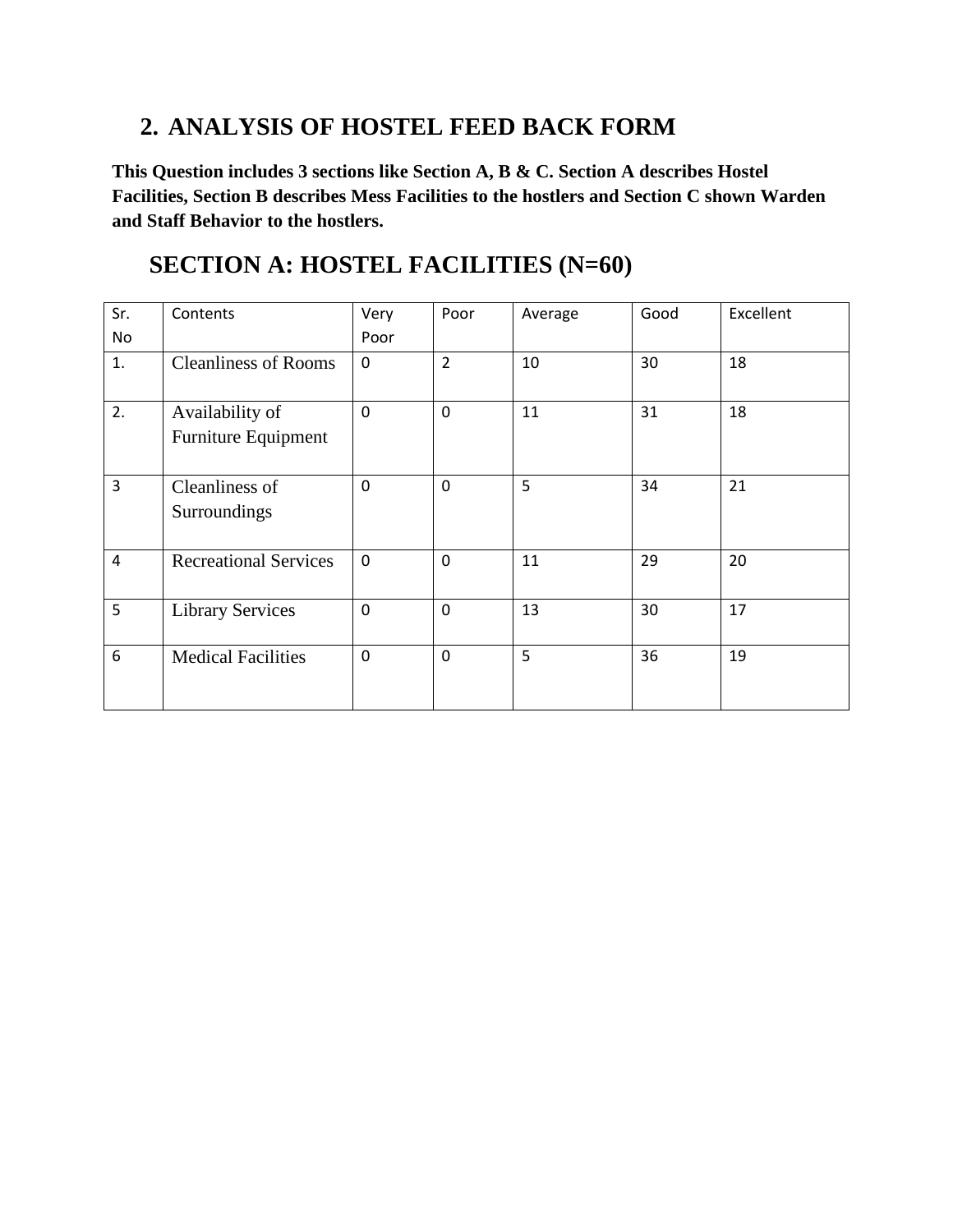| <b>Table 2.1 Cleanliness of Rooms</b><br>$N = 60$       |    |        |  |  |
|---------------------------------------------------------|----|--------|--|--|
| <b>Criteria</b><br>No. of students<br><b>Percentage</b> |    |        |  |  |
| Excellent                                               | 18 | 30.00% |  |  |
| Good                                                    | 30 | 50.00% |  |  |
| Average                                                 | 10 | 16.67% |  |  |
| Poor                                                    |    | 3.33%  |  |  |
| Very Poor                                               |    | 0.00%  |  |  |



**Interpretation:** It is analyzed from above table is that 80.00% respondents are strongly agreed with the cleanliness of rooms.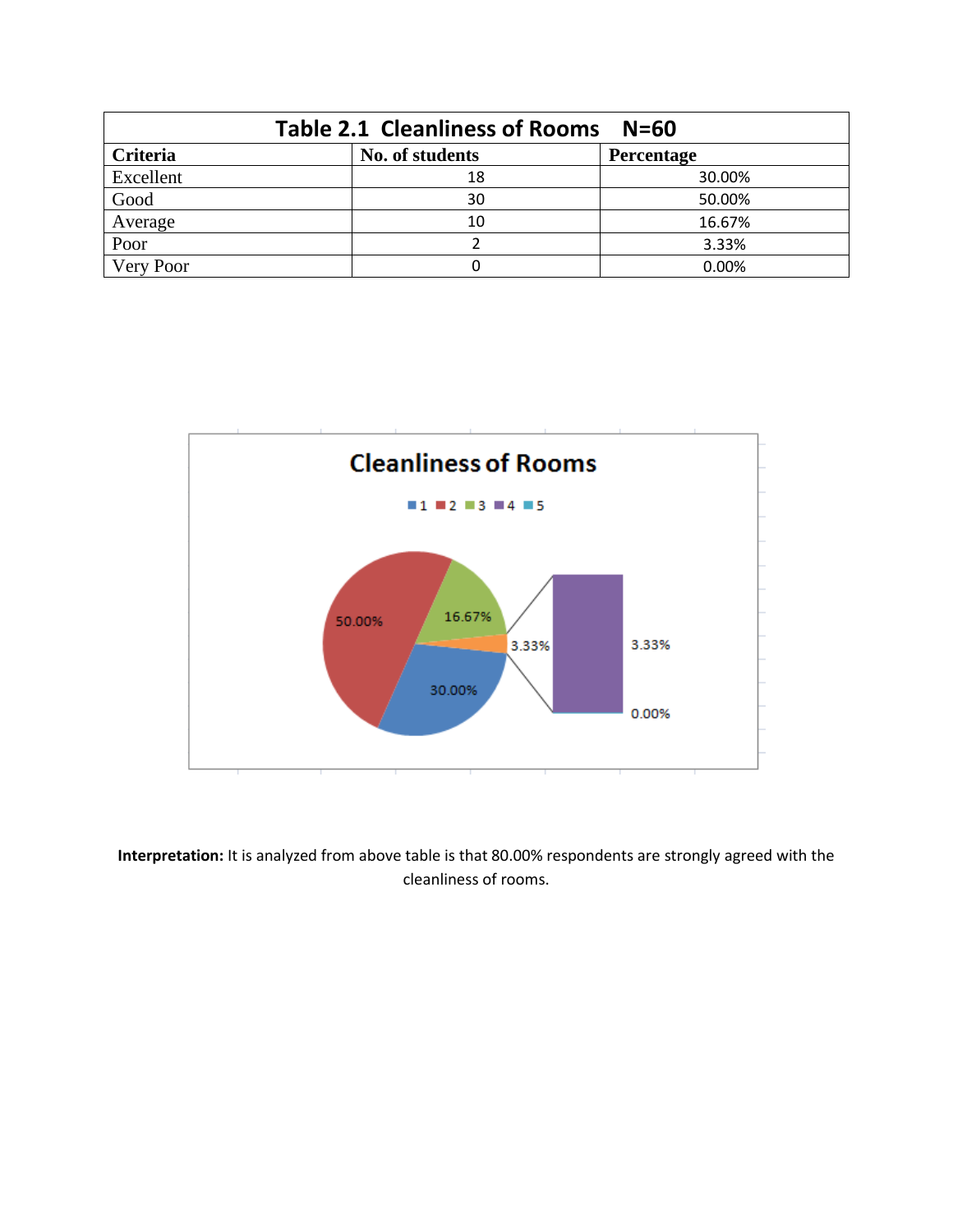| <b>Table 2.2 Availability of Furniture Equipment</b><br>$N = 60$ |                 |                   |  |
|------------------------------------------------------------------|-----------------|-------------------|--|
| Criteria                                                         | No. of students | <b>Percentage</b> |  |
| Excellent                                                        | 18              | 30.00%            |  |
| Good                                                             | 31              | 51.67%            |  |
| Average                                                          | 11              | 18.33%            |  |
| Poor                                                             |                 | 0.00%             |  |
| Very Poor                                                        |                 | 0.00%             |  |

# **Availability of Furniture Equipment**



**Interpretation:** It is analyzed from above table is that 81.67% respondents are strongly agreed with the availability of Furniture.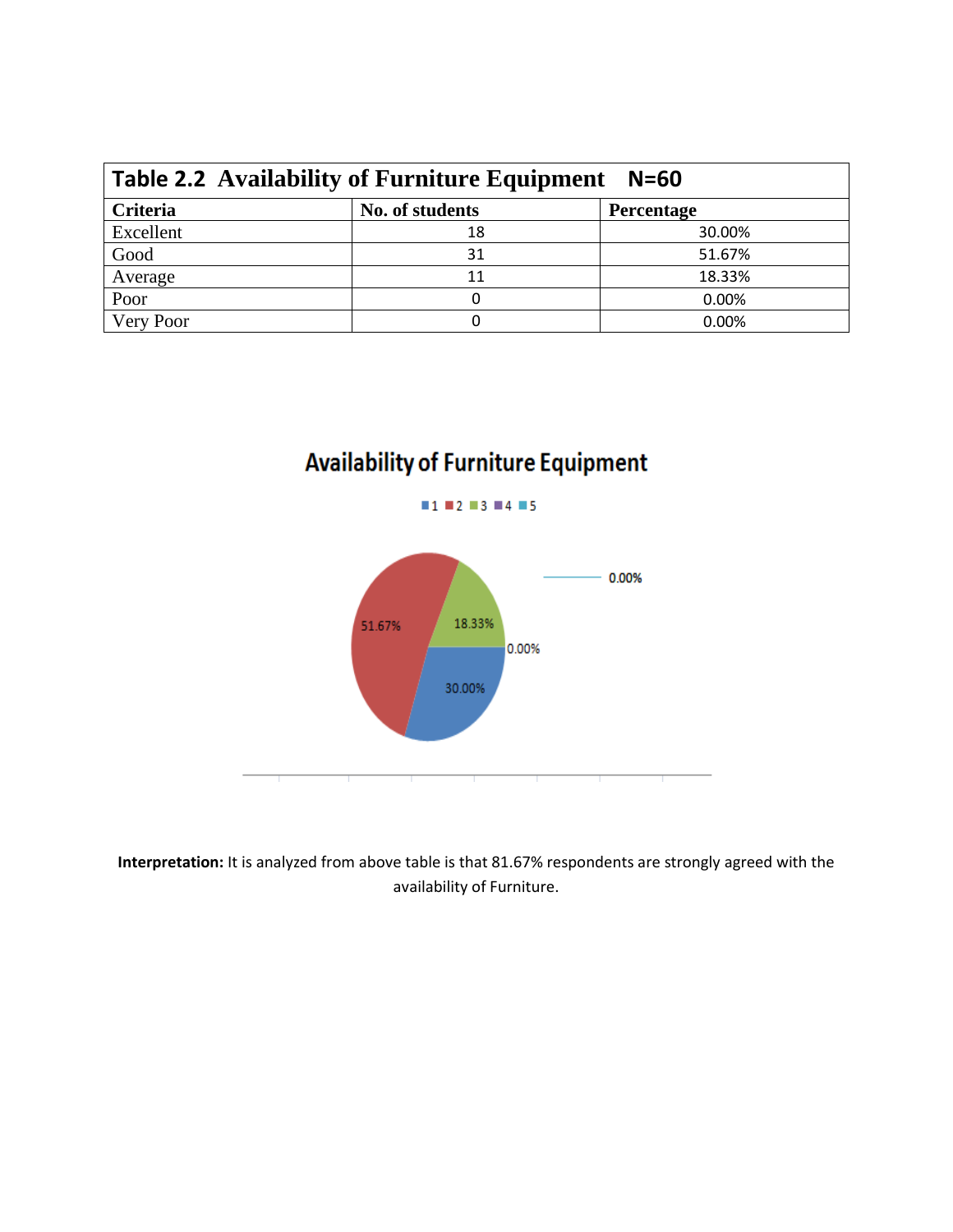| <b>Table 2.3 Cleanliness of Surroundings N=60</b> |                 |            |  |
|---------------------------------------------------|-----------------|------------|--|
| Criteria                                          | No. of students | Percentage |  |
| Excellent                                         | 21              | 35.00%     |  |
| Good                                              | 34              | 56.67%     |  |
| Average                                           |                 | 8.33%      |  |
| Poor                                              |                 | 0.00%      |  |
| Very Poor                                         |                 | 0.00%      |  |

## **Cleanliness of Surroundings**



**Interpretation:** It is analyzed from above table is that 91.67% respondents are strongly agreed with the cleanliness of surrounding.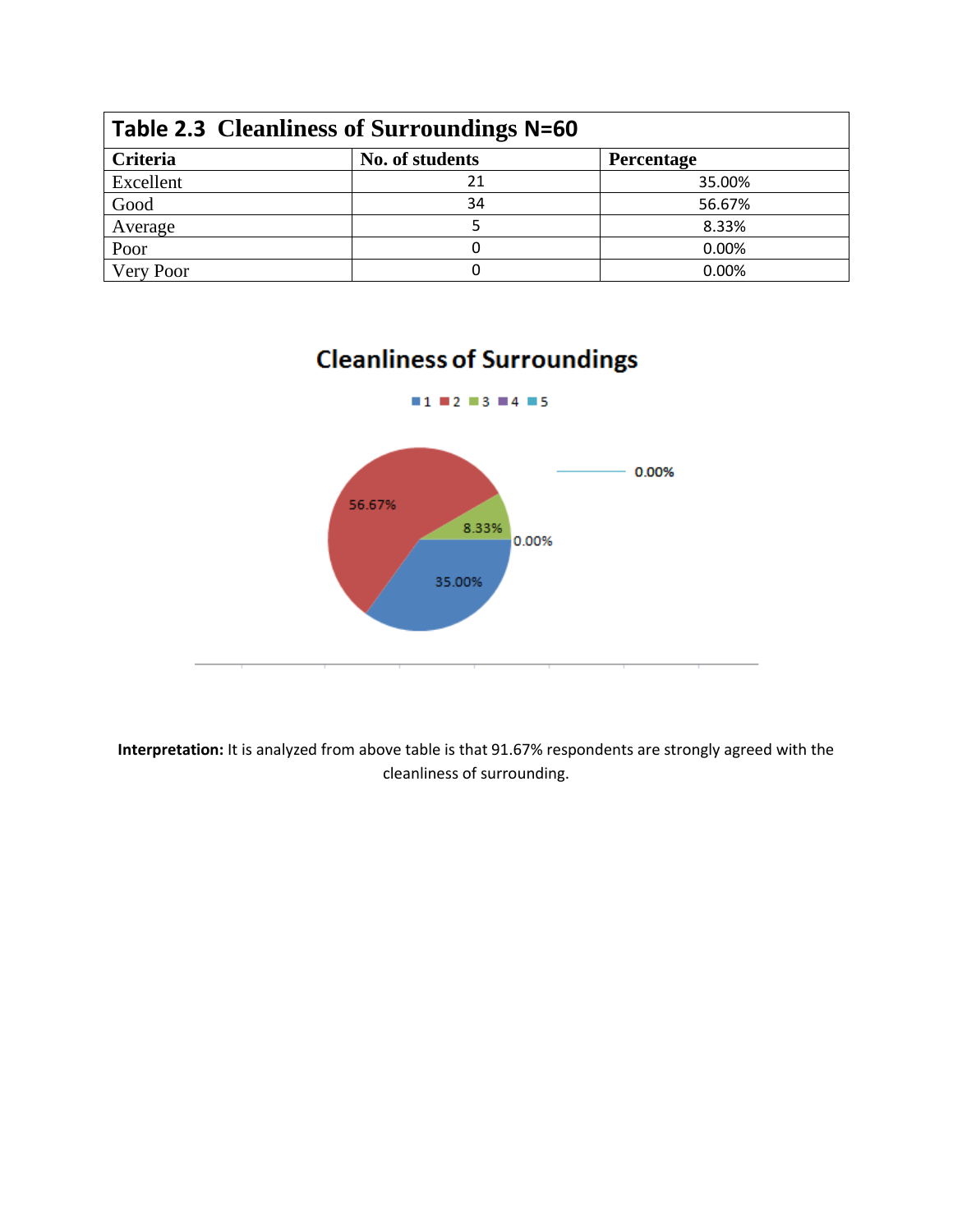| <b>Table 2.4 Recreational Services N=60</b> |                 |                   |  |
|---------------------------------------------|-----------------|-------------------|--|
| Criteria                                    | No. of students | <b>Percentage</b> |  |
| Excellent                                   | 20              | 33.33%            |  |
| Good                                        | 29              | 48.33%            |  |
| Average                                     | 11              | 18.33%            |  |
| Poor                                        |                 | 0.00%             |  |
| Very Poor                                   |                 | 0.00%             |  |



**Interpretation:** It is analyzed from above table that 81.66% respondents are strongly agreed with the recreational services.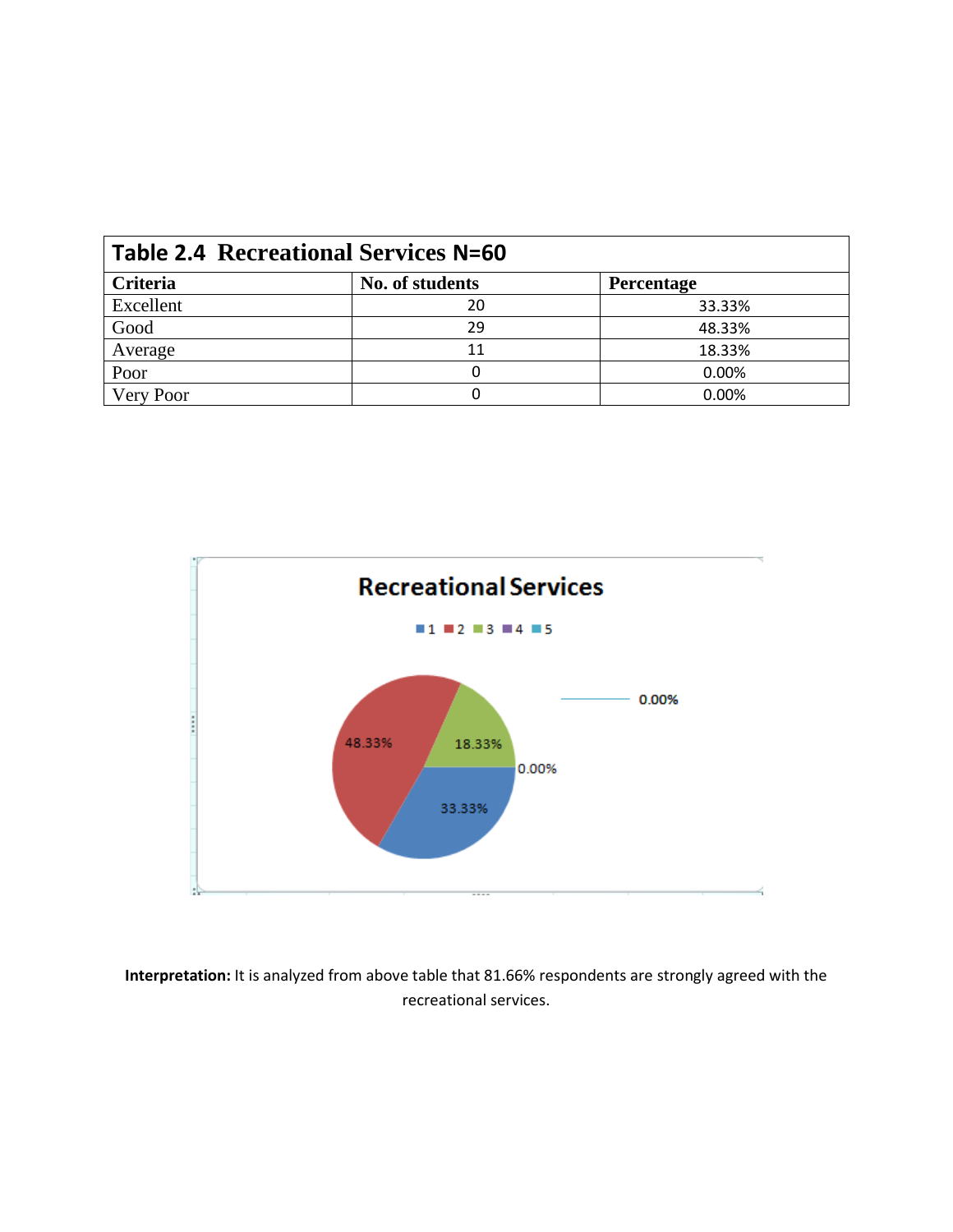| <b>Table 2.5 Library Services N=60</b> |                 |                   |  |
|----------------------------------------|-----------------|-------------------|--|
| Criteria                               | No. of students | <b>Percentage</b> |  |
| Excellent                              | 17              | 28.33%            |  |
| Good                                   | 30              | 50.00%            |  |
| Average                                | 13              | 21.67%            |  |
| Poor                                   |                 | 0.00%             |  |
| Very Poor                              |                 | 0.00%             |  |



**Interpretation:** It is analyzed from above table that 78.33% respondents are strongly agreed with the Library Services.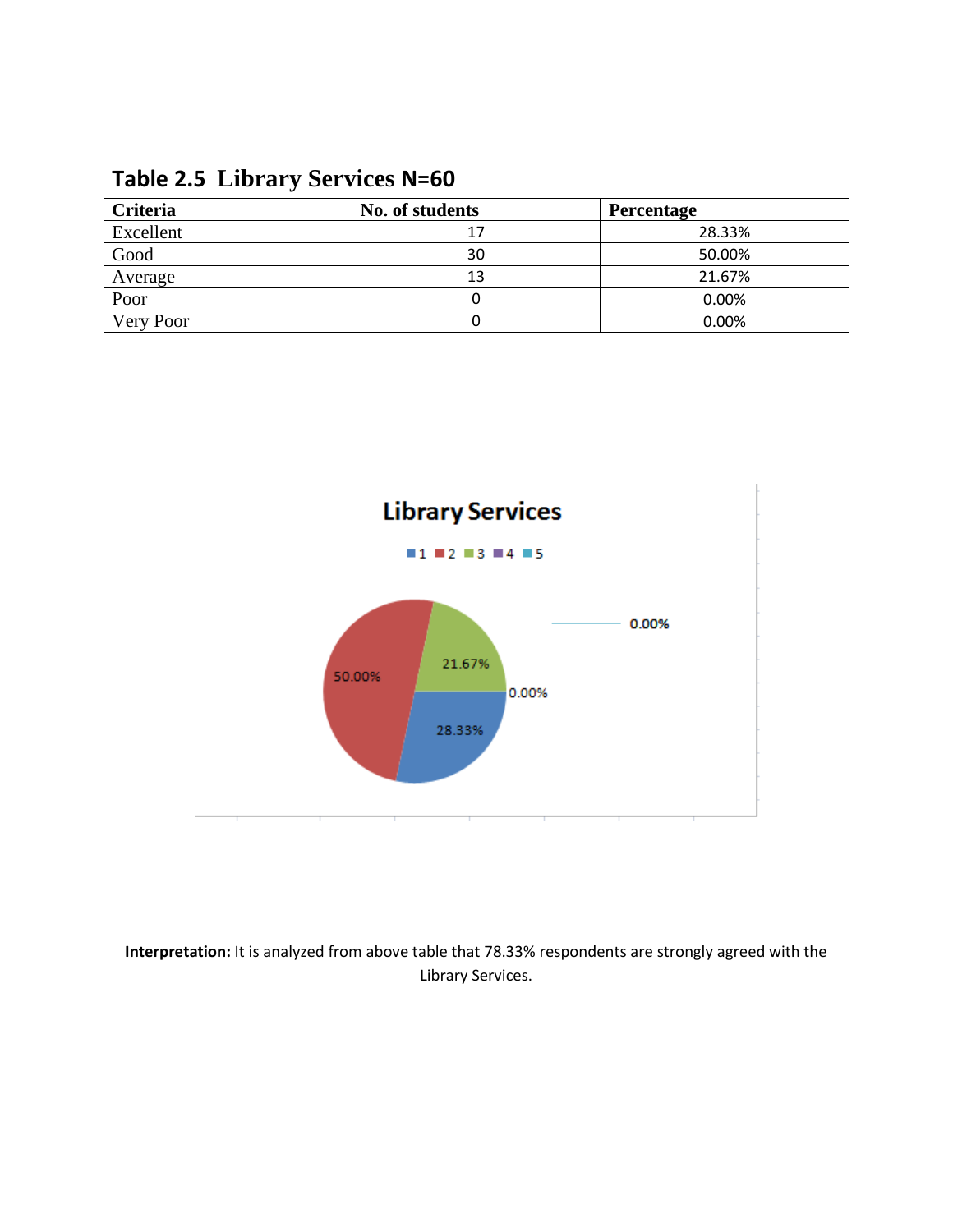| <b>Table 2.6 Medical Facilities N=60</b> |                 |            |  |
|------------------------------------------|-----------------|------------|--|
| <b>Criteria</b>                          | No. of students | Percentage |  |
| Excellent                                | 19              | 31.67%     |  |
| Good                                     | 36              | 60.00%     |  |
| Average                                  |                 | 8.33%      |  |
| Poor                                     |                 | 0.00%      |  |
| Very Poor                                |                 | 0.00%      |  |



**Interpretation:** It is analyzed from above table that 91.67% respondents are strongly agreed with the Medical Facilities provided by the College.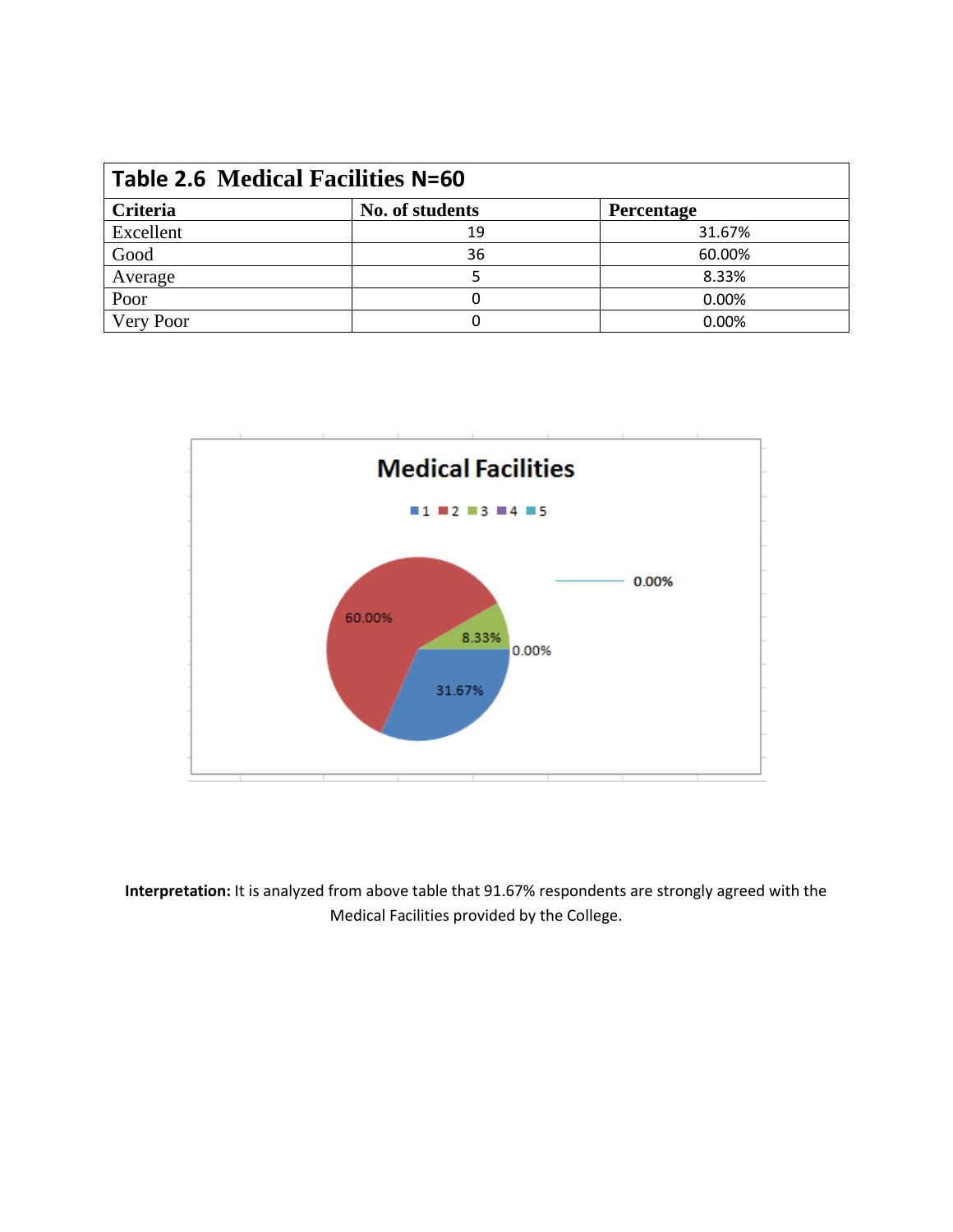#### **SECTION B: MESS FACILITIES (N=60)**

| Sr.            | Contents                            | Very      | Poor           | Average          | Good | Excellent       |
|----------------|-------------------------------------|-----------|----------------|------------------|------|-----------------|
| No             |                                     | Poor      |                |                  |      |                 |
| 1.             | Hygiene                             | $\pmb{0}$ | $\overline{3}$ | $\overline{7}$   | 34   | 16              |
| 2.             | Kitchen and Dining<br>Hall          | $\pmb{0}$ | $\pmb{0}$      | 8                | 35   | 17              |
| $\overline{3}$ | Mess services                       | $\pmb{0}$ | 5              | $\overline{3}$   | 32   | 20              |
| $\overline{4}$ | <b>Quality of Drinking</b><br>Water | $\pmb{0}$ | $\overline{3}$ | $\boldsymbol{6}$ | 33   | 18              |
| 5              | Quality of Food                     | $\pmb{0}$ | $\pmb{0}$      | 8                | 23   | 29              |
| $\overline{6}$ | Seating arrangement                 | $\pmb{0}$ | $\overline{0}$ | $\overline{3}$   | 35   | $\overline{22}$ |
| $\overline{7}$ | Timings of Mess                     | $\pmb{0}$ | $\pmb{0}$      | 8                | 36   | 16              |
| 8              | Variety of Meals                    | $\pmb{0}$ | $\pmb{0}$      | 14               | 36   | $10\,$          |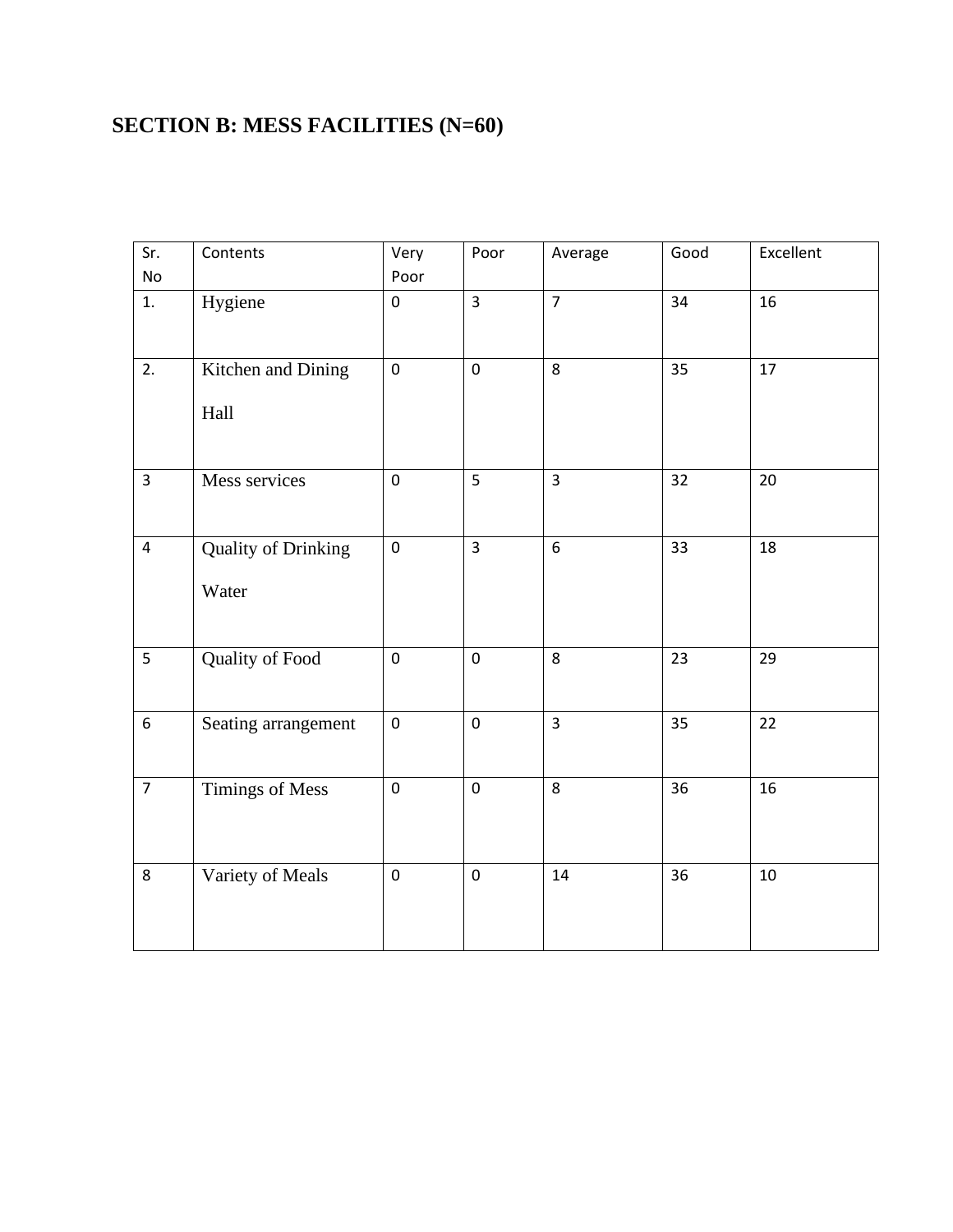|           | Table 2.1.1 Room Hygiene N=60 |            |
|-----------|-------------------------------|------------|
| Criteria  | No. of students               | Percentage |
| Excellent | 16                            | 26.67%     |
| Good      | 34                            | 56.67%     |
| Average   |                               | 11.67%     |
| Poor      |                               | 5%         |
| Very Poor |                               | 0%         |



**Interpretation**: 83.34% students say that they have found the rooms of the college hostel to be good hygiene.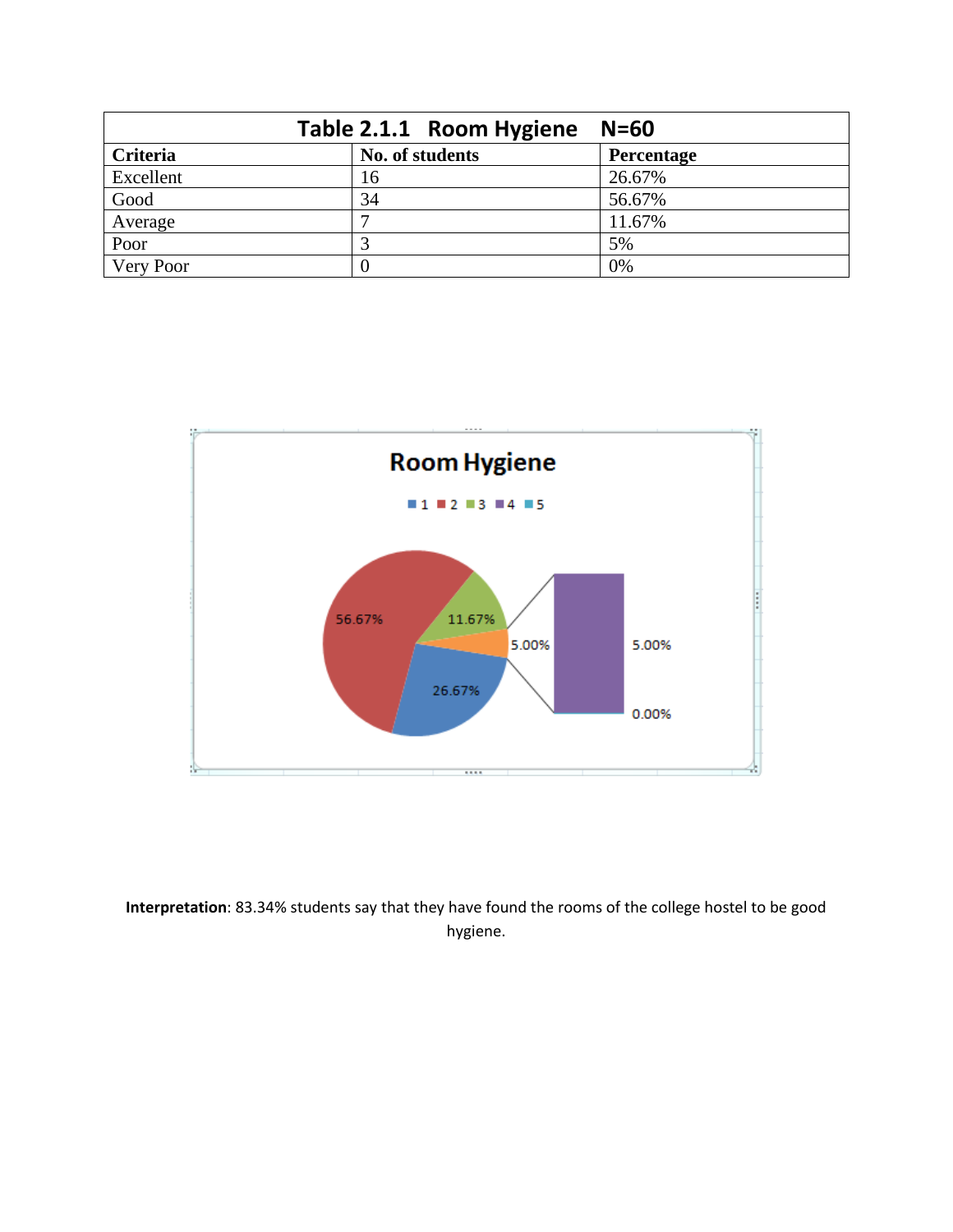| <b>Table 2.1.2</b> Kitchen and Dining Hall<br>$N=60$ |                 |                   |  |  |
|------------------------------------------------------|-----------------|-------------------|--|--|
| Criteria                                             | No. of students | <b>Percentage</b> |  |  |
| Excellent                                            | 17              | 28.333            |  |  |
| Good                                                 | 35              | 58.333            |  |  |
| Average                                              | 8               | 13.333            |  |  |
| Poor                                                 |                 | 0                 |  |  |
| Very Poor                                            |                 | 0                 |  |  |



**Interpretation**: 86.66% students said that their kitchen and Dining Hall are always clean among these 28.33% said strictly agree with this factor.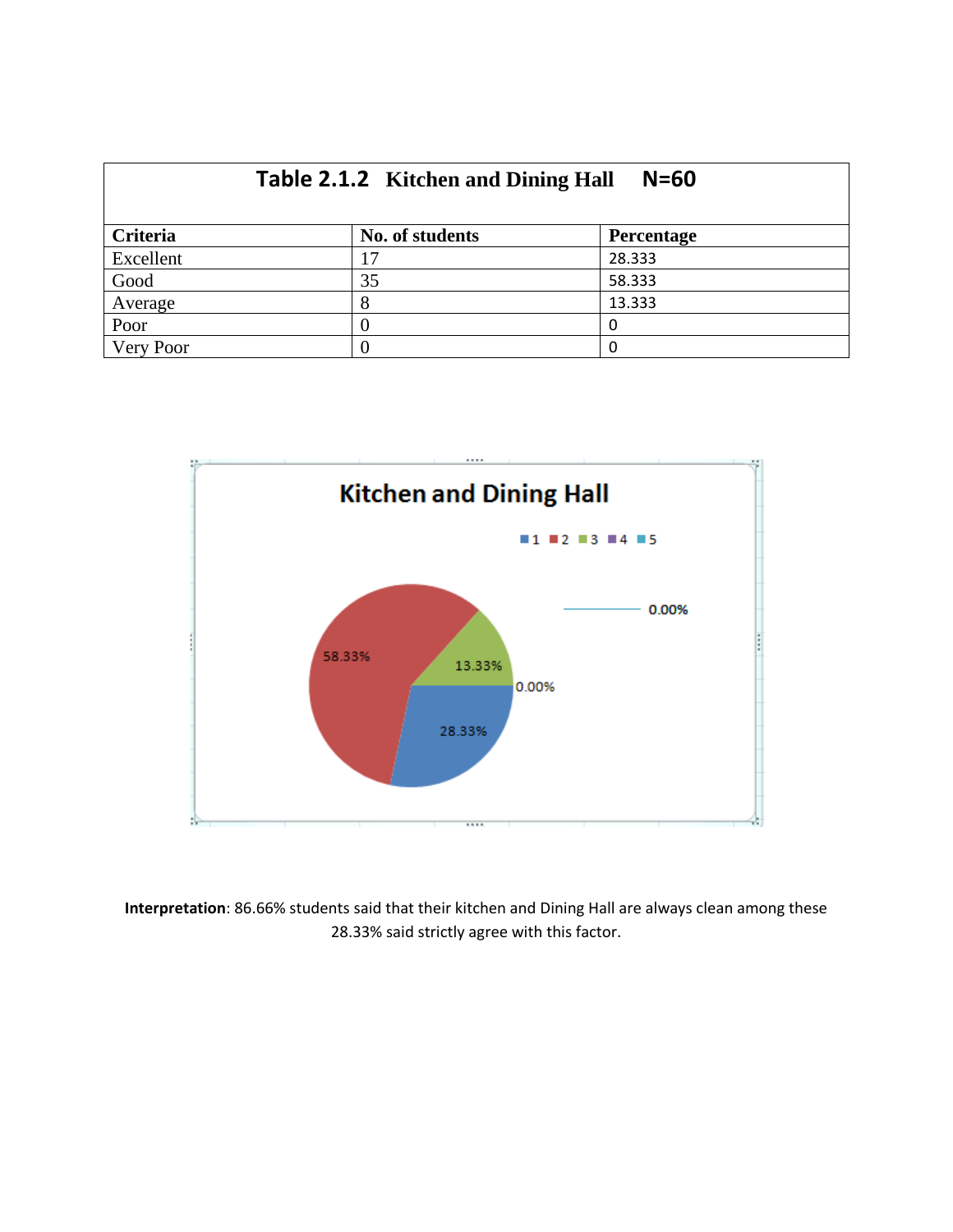| Table 2.1.3 Mess Service<br>$N=60$ |                 |            |  |  |  |
|------------------------------------|-----------------|------------|--|--|--|
| Criteria                           | No. of students | Percentage |  |  |  |
| Excellent                          | 20              | 33.333     |  |  |  |
| Good                               | 32              | 53.333     |  |  |  |
| Average                            |                 |            |  |  |  |
| Poor                               |                 | 8.333      |  |  |  |
| Very Poor                          |                 | Ω          |  |  |  |



**Interpretation**: 86.66% students said that mess services are always good.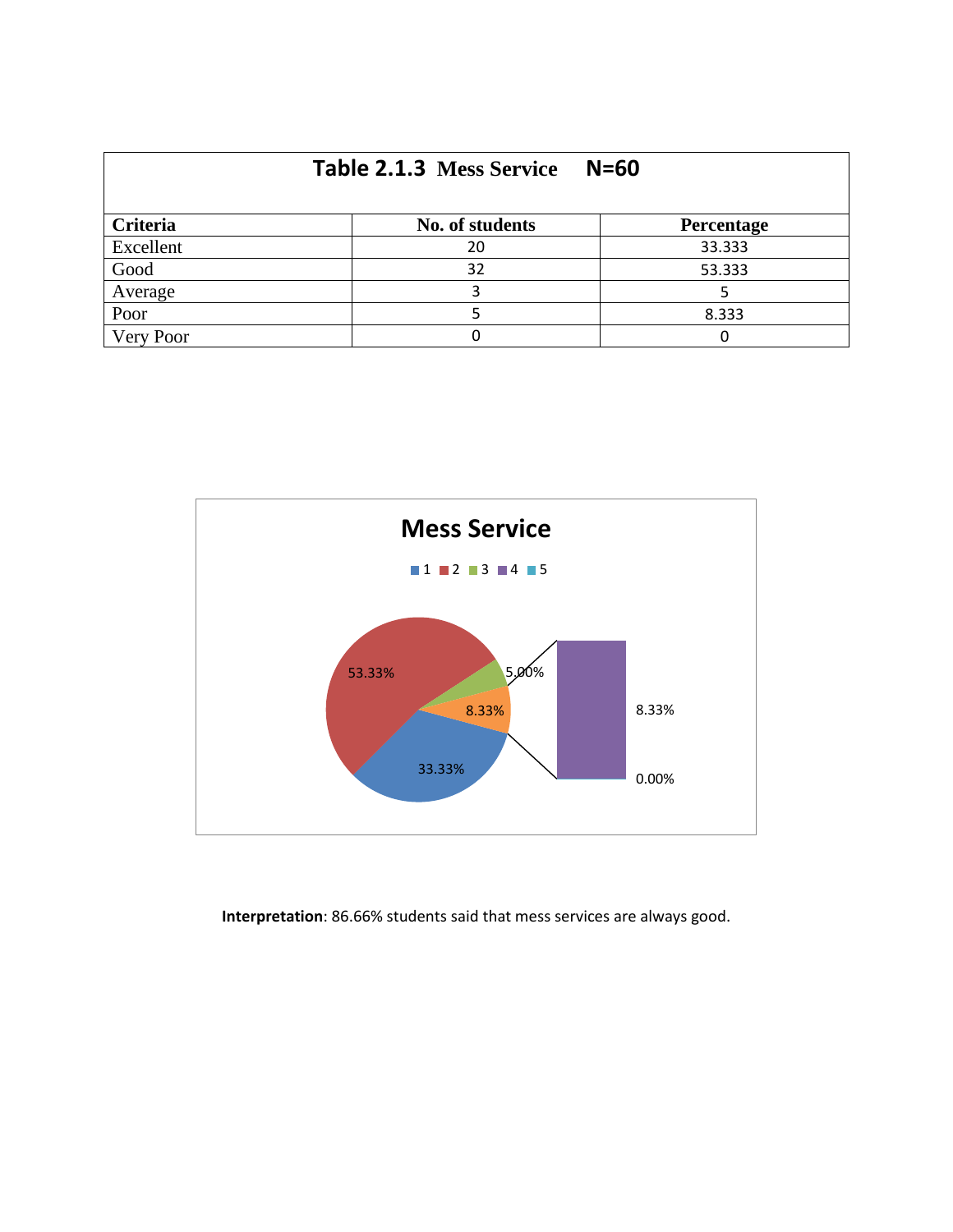|           | Table 2.1.4 Quality of Drinking Water N=60 |                 |            |  |  |
|-----------|--------------------------------------------|-----------------|------------|--|--|
| Criteria  |                                            | No. of students | Percentage |  |  |
| Excellent |                                            | 18.00           | 30%        |  |  |
| Good      |                                            | 33.00           | 55%        |  |  |
| Average   |                                            | 6.00            | 10%        |  |  |
| Poor      |                                            | 3.00            | 5%         |  |  |
| Very Poor |                                            | 0.00            | 0%         |  |  |



**Interpretation**: 55.00% students said that quality of drinking water is always good and 30.00% said it is excellent.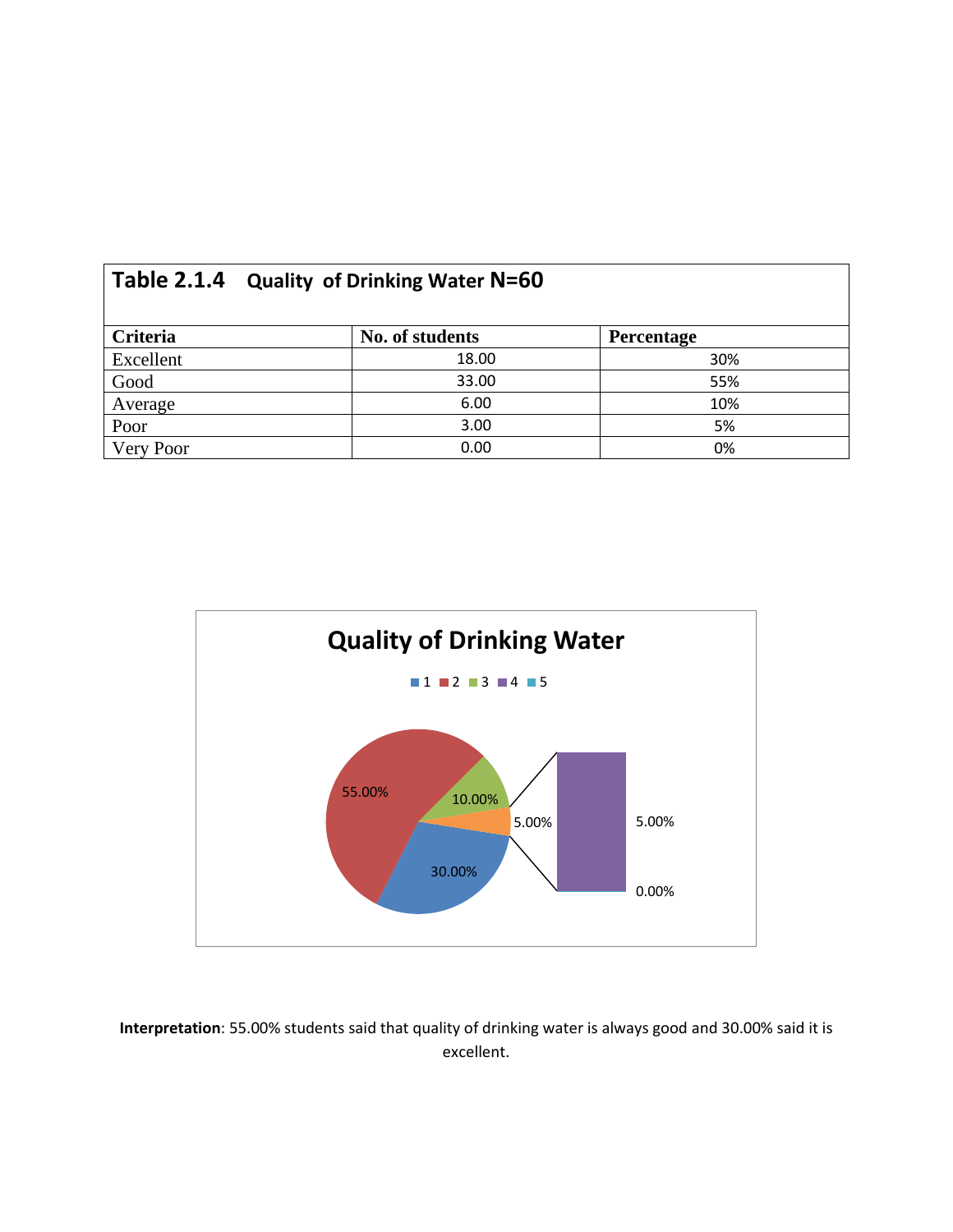| Table 2.1.5 Quality of Food N=60 |                 |            |  |  |  |
|----------------------------------|-----------------|------------|--|--|--|
| Criteria                         | No. of students | Percentage |  |  |  |
| Excellent                        | 29              | 48.33%     |  |  |  |
| Good                             | 23              | 38.33%     |  |  |  |
| Average                          |                 | 13.33%     |  |  |  |
| Poor                             |                 | 0.00%      |  |  |  |
| Very Poor                        |                 | 0.00%      |  |  |  |



**Interpretation**:48.33% students said that quality of food is Excellent and 38.33% said it is good.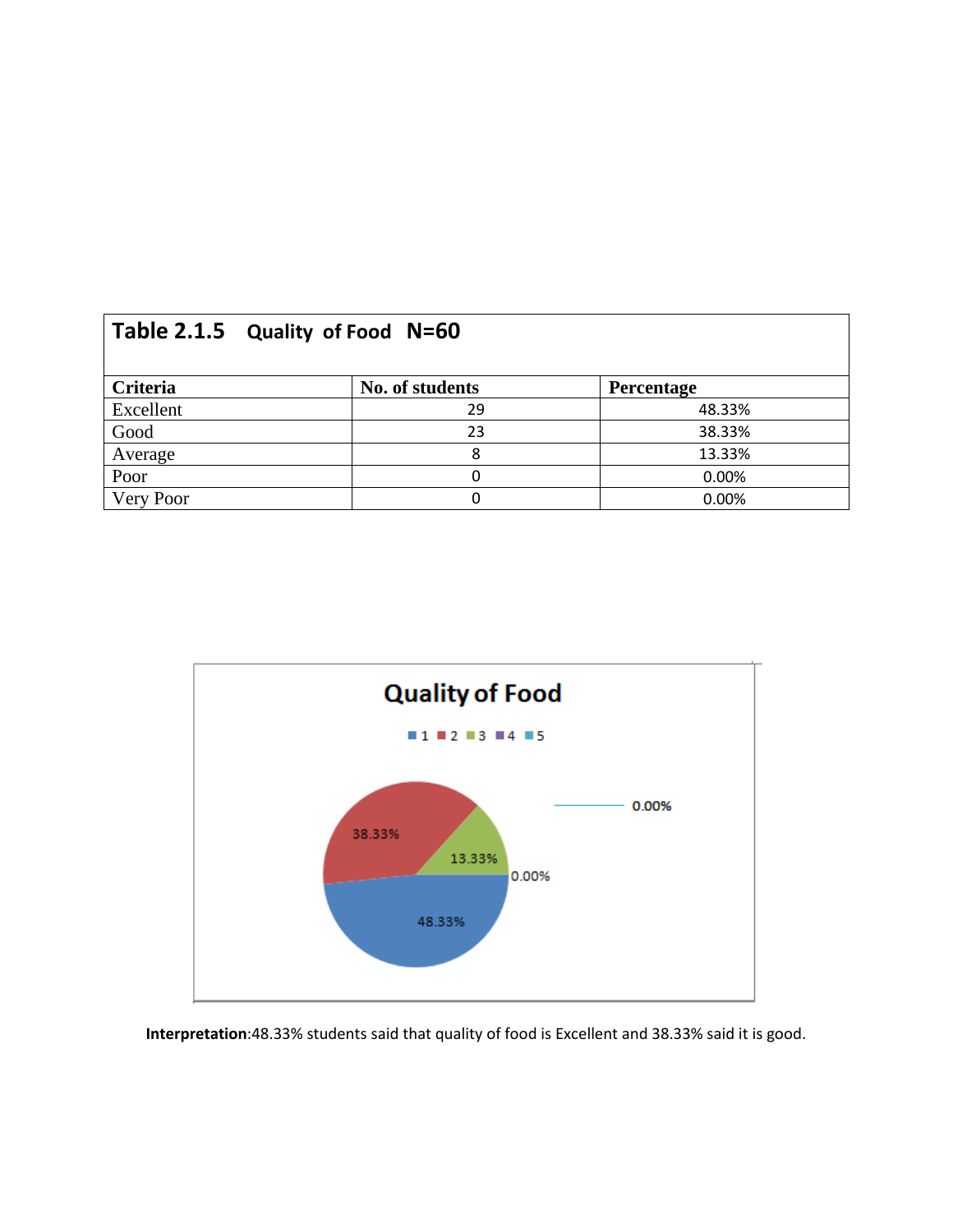|           | Table 2.1.6 Seating Arrangement N=60 |                 |            |  |  |
|-----------|--------------------------------------|-----------------|------------|--|--|
| Criteria  |                                      | No. of students | Percentage |  |  |
| Excellent |                                      | 22              | 36.67%     |  |  |
| Good      |                                      | 35              | 58.33%     |  |  |
| Average   |                                      | 3               | 5.00%      |  |  |
| Poor      |                                      | O               | 0.00%      |  |  |
| Very Poor |                                      |                 | 0.00%      |  |  |



**Interpretation**: 95.00% students said that seating arrangement of students is always good.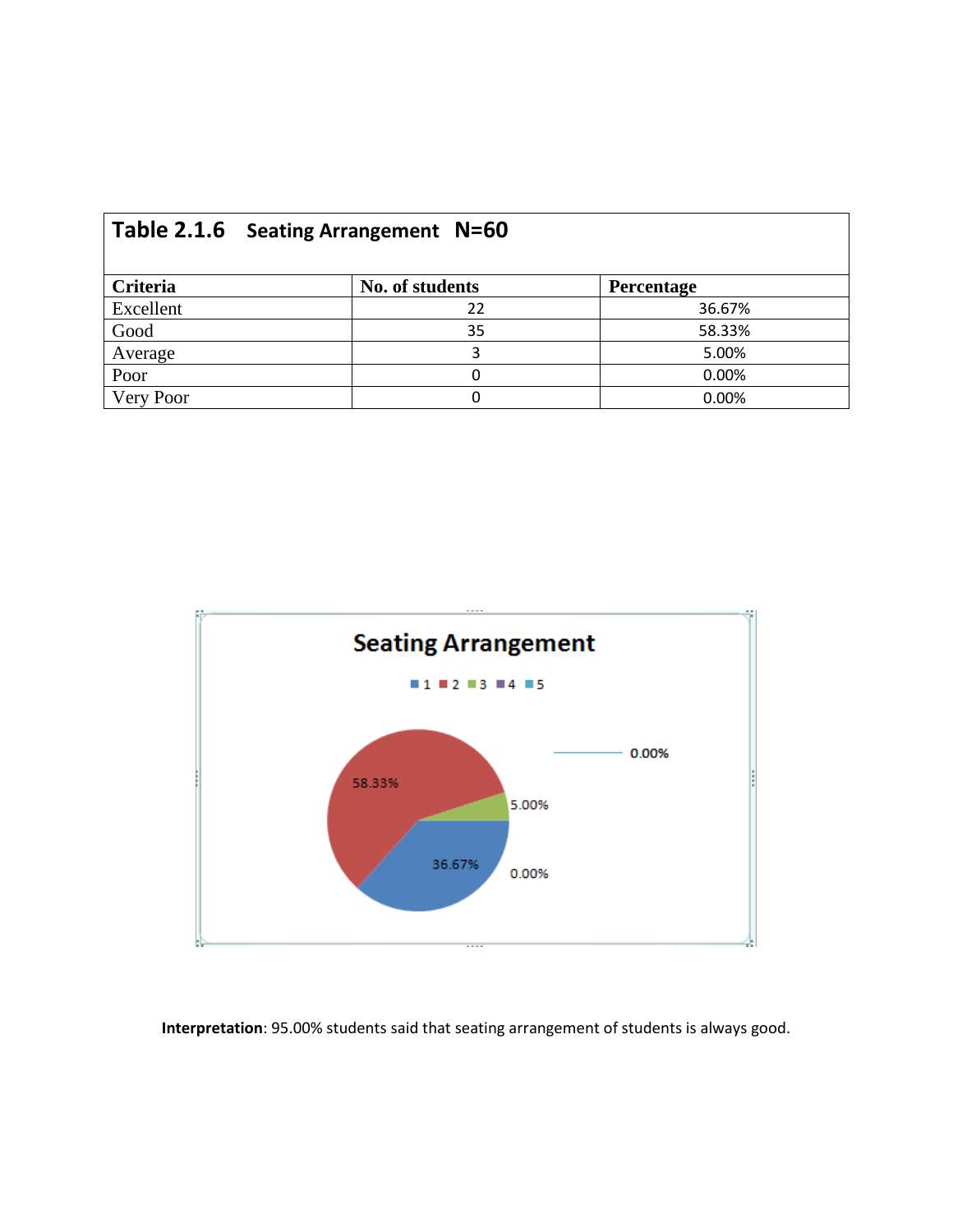| Table 2.1.7 Timing of Mess<br><b>N=60</b> |                 |            |  |  |  |
|-------------------------------------------|-----------------|------------|--|--|--|
| Criteria                                  | No. of students | Percentage |  |  |  |
| Excellent                                 | 16              | 26.67%     |  |  |  |
| Good                                      | 36              | 60.00%     |  |  |  |
| Average                                   | 8               | 13.33%     |  |  |  |
| Poor                                      | 0               | 0.00%      |  |  |  |
| Very Poor                                 | 0               | 0.00%      |  |  |  |



**Interpretation**: 26.67% students said that time of opening and closing of mess is Excellent & 60.00% said it is good and 13.33% said it is average.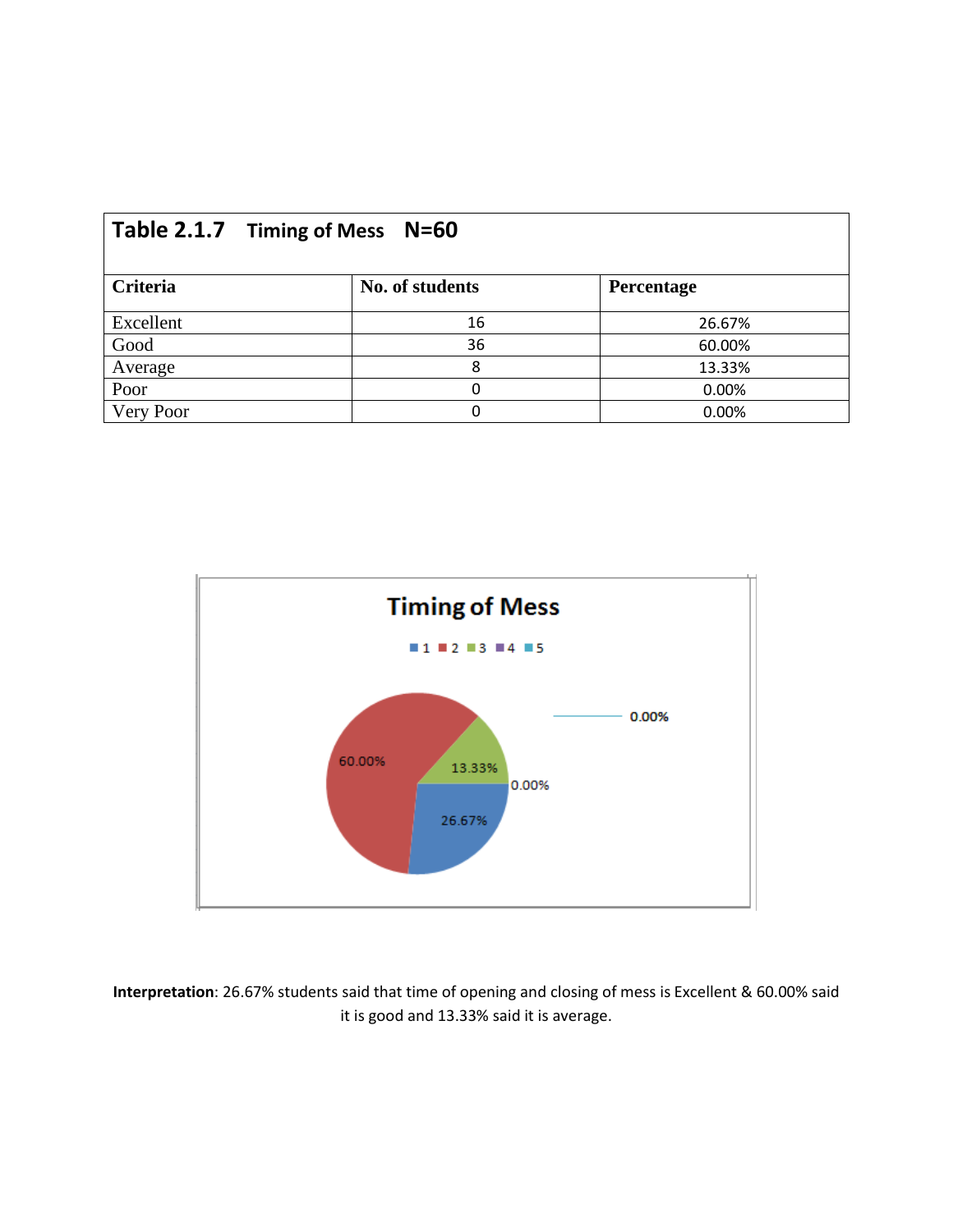| Table 2.1.8 Variety of Meals N=60 |                 |            |  |  |
|-----------------------------------|-----------------|------------|--|--|
| Criteria                          | No. of students | Percentage |  |  |
| Excellent                         | 10              | 16.67%     |  |  |
| Good                              | 36              | 60.00%     |  |  |
| Average                           | 14              | 23.33%     |  |  |
| Poor                              | 0               | 0.00%      |  |  |
| Very Poor                         | 0               | 0.00%      |  |  |



**Interpretation**: 16.67% students said that there is variety of meal available in mess but 60% students said that not all but a number of varieties of food is available.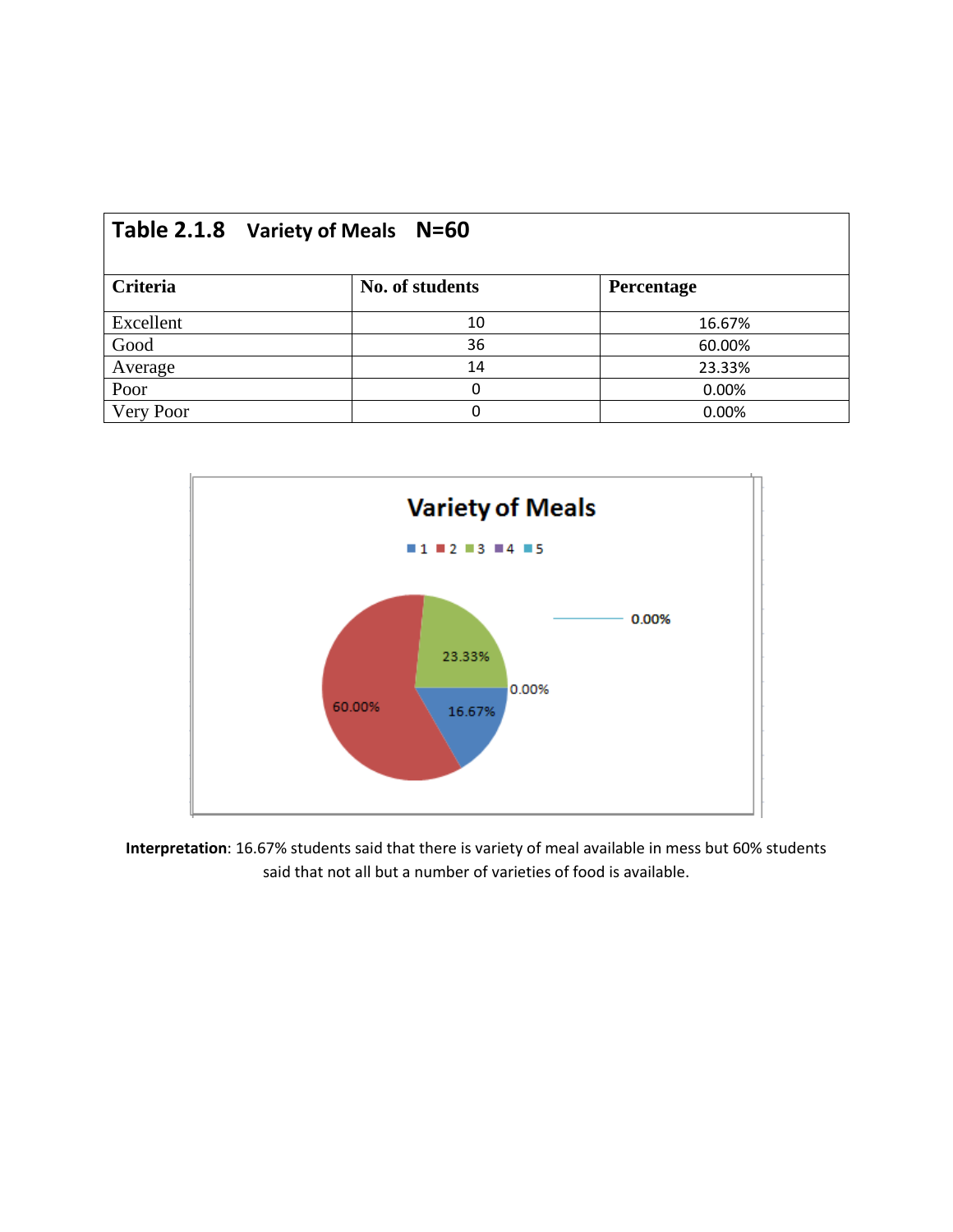| Sr. | Contents            | Very | Poor | Average        | Good | Excellent |
|-----|---------------------|------|------|----------------|------|-----------|
| No  |                     | Poor |      |                |      |           |
| 1.  | Behavior of Warden. | 0    | 0    | 8              | 27   | 25        |
|     |                     |      |      |                |      |           |
| 2.  | Focus on problems.  | 0    | 0    | $\overline{2}$ | 18   | 40        |
| 3   | Visits by warden.   | 0    | 0    | 0              | 15   | 45        |

#### **SECTION C: WARDEN AND STAFF (N=60)**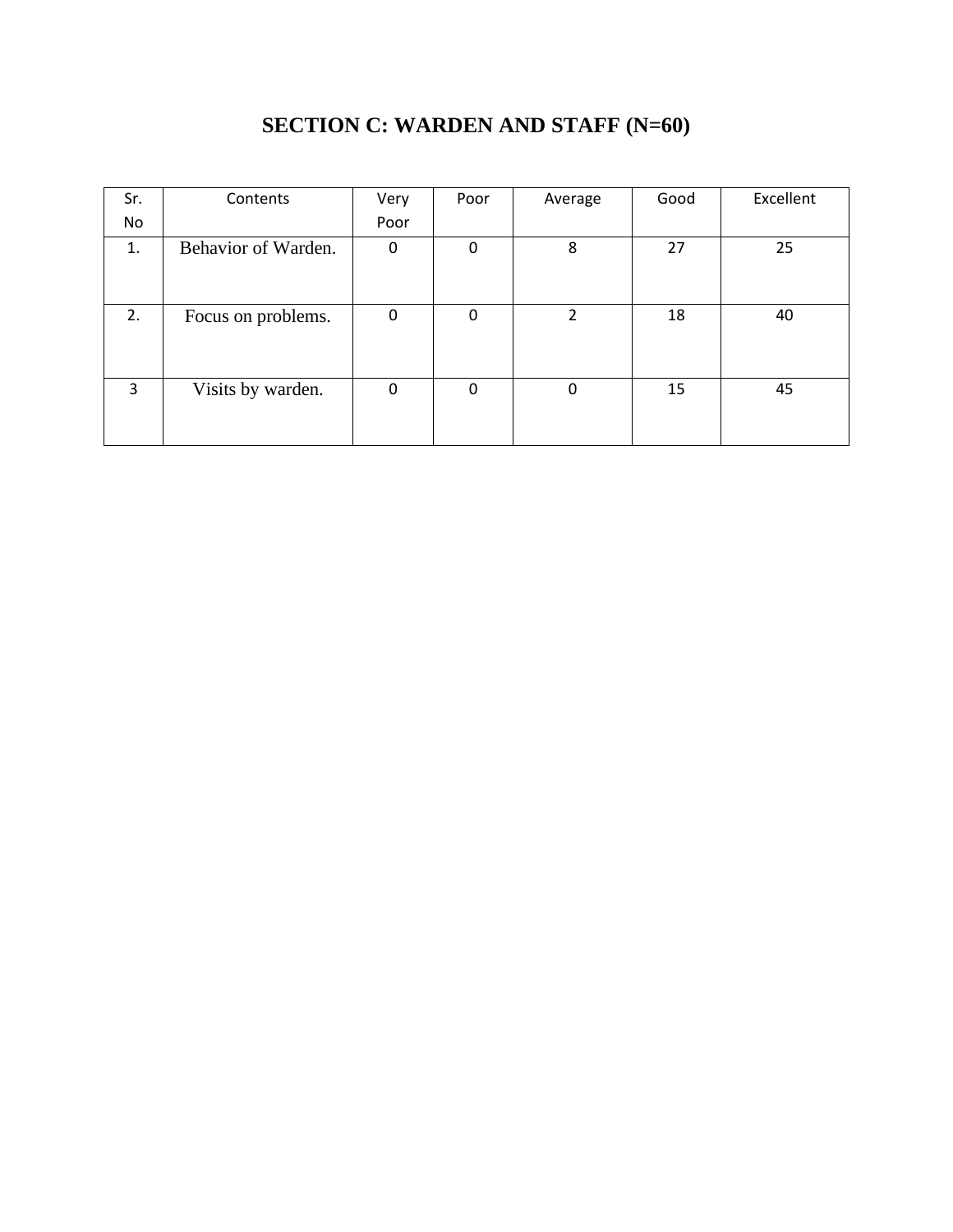|           | Table 2.2.1 Behavior of Warden | $N=60$     |
|-----------|--------------------------------|------------|
| Criteria  | No. of students                | Percentage |
| Excellent | 25                             | 41.67%     |
| Good      | 27                             | 45.60%     |
| Average   | 8                              | 13.33%     |
| Poor      |                                | 0.00%      |
| Very Poor |                                | 0.00%      |



**Interpretation**: 41.67 % students strongly satisfied with the behavior of warden and 45% said that it is good.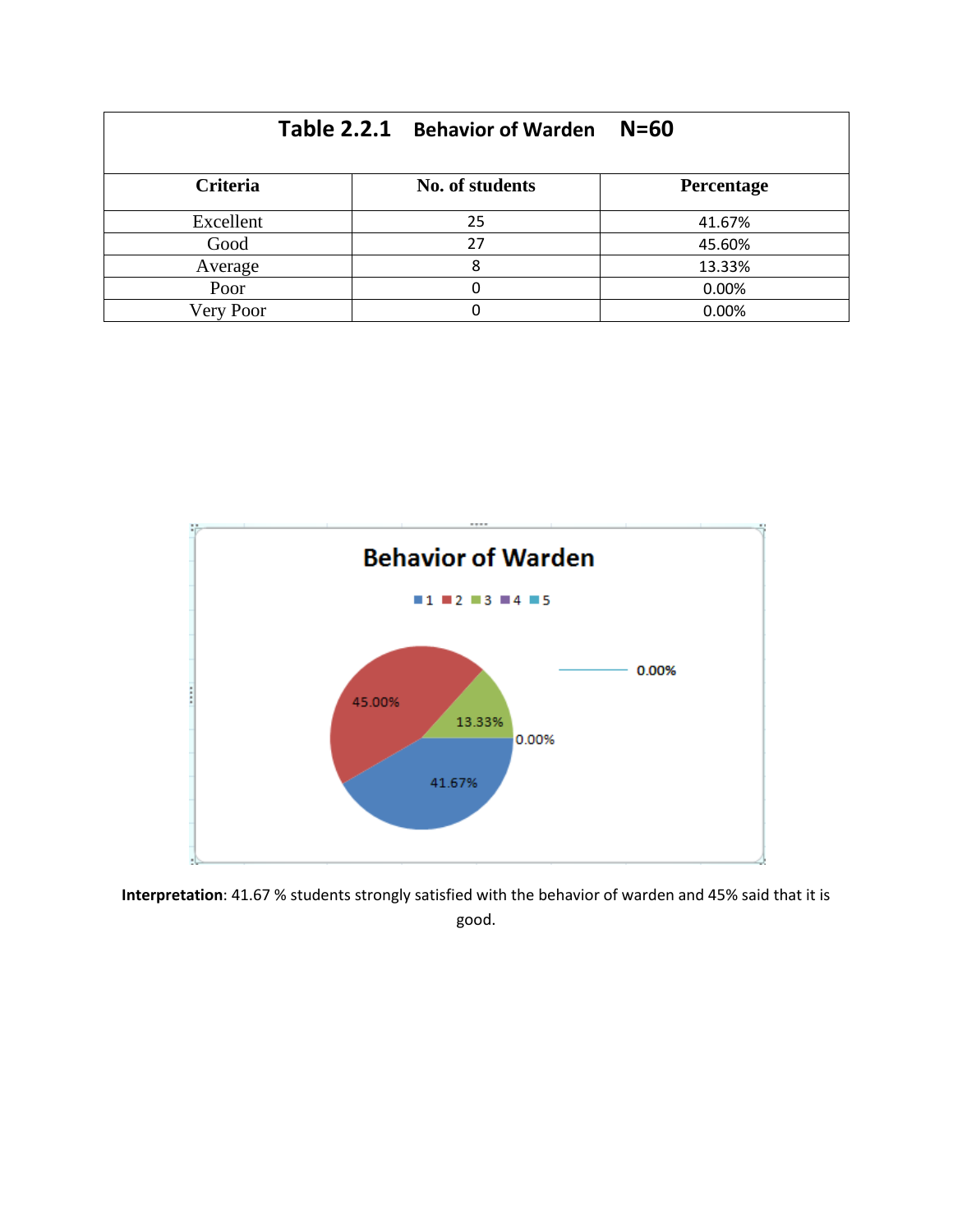|                 | Table 2.2.2 Focus on Problem | $N=60$     |
|-----------------|------------------------------|------------|
| <b>Criteria</b> | No. of students              | Percentage |
| Excellent       | 40                           | 66.67%     |
| Good            | 18                           | 30.00%     |
| Average         |                              | 3.33%      |
| Poor            |                              | 0.00%      |
| Very Poor       |                              | 0.00%      |



**Interpretation:-**66.67% students are strongly agreed and 30.00% are agreeing that hostel warden focus on their problems regularly.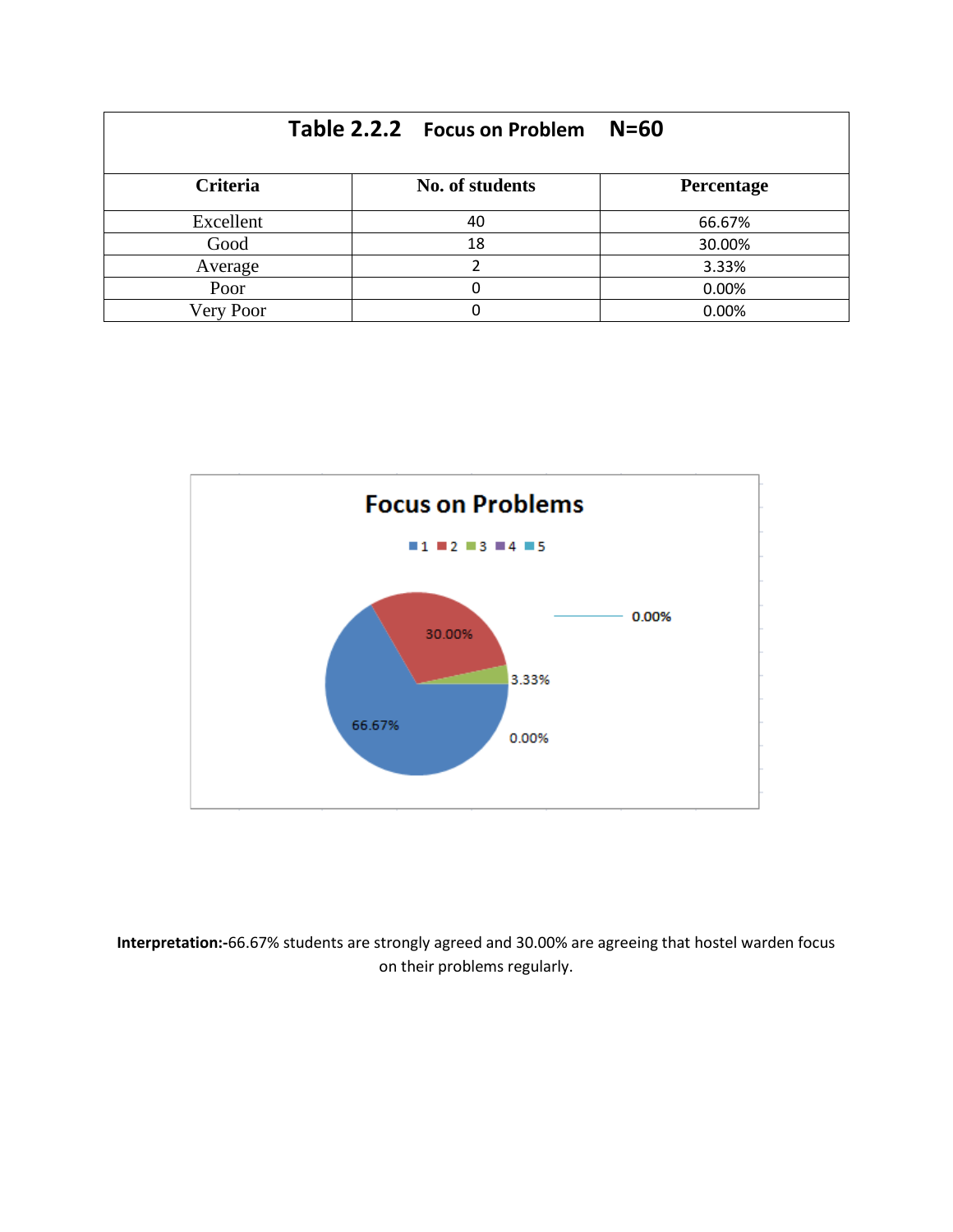|                 | Table 2.2.3 Visits By Warden | $N=60$     |
|-----------------|------------------------------|------------|
| <b>Criteria</b> | No. of students              | Percentage |
| Excellent       | 45                           | 75.00%     |
| Good            | 15                           | 25.00%     |
| Average         | 0                            | 0.00%      |
| Poor            |                              | 0.00%      |
| Very Poor       | ი                            | 0.00%      |



**Interpretation:-**75.00%% students are strongly agreed and 25.00% are agreeing that hostel warden always visit their rooms.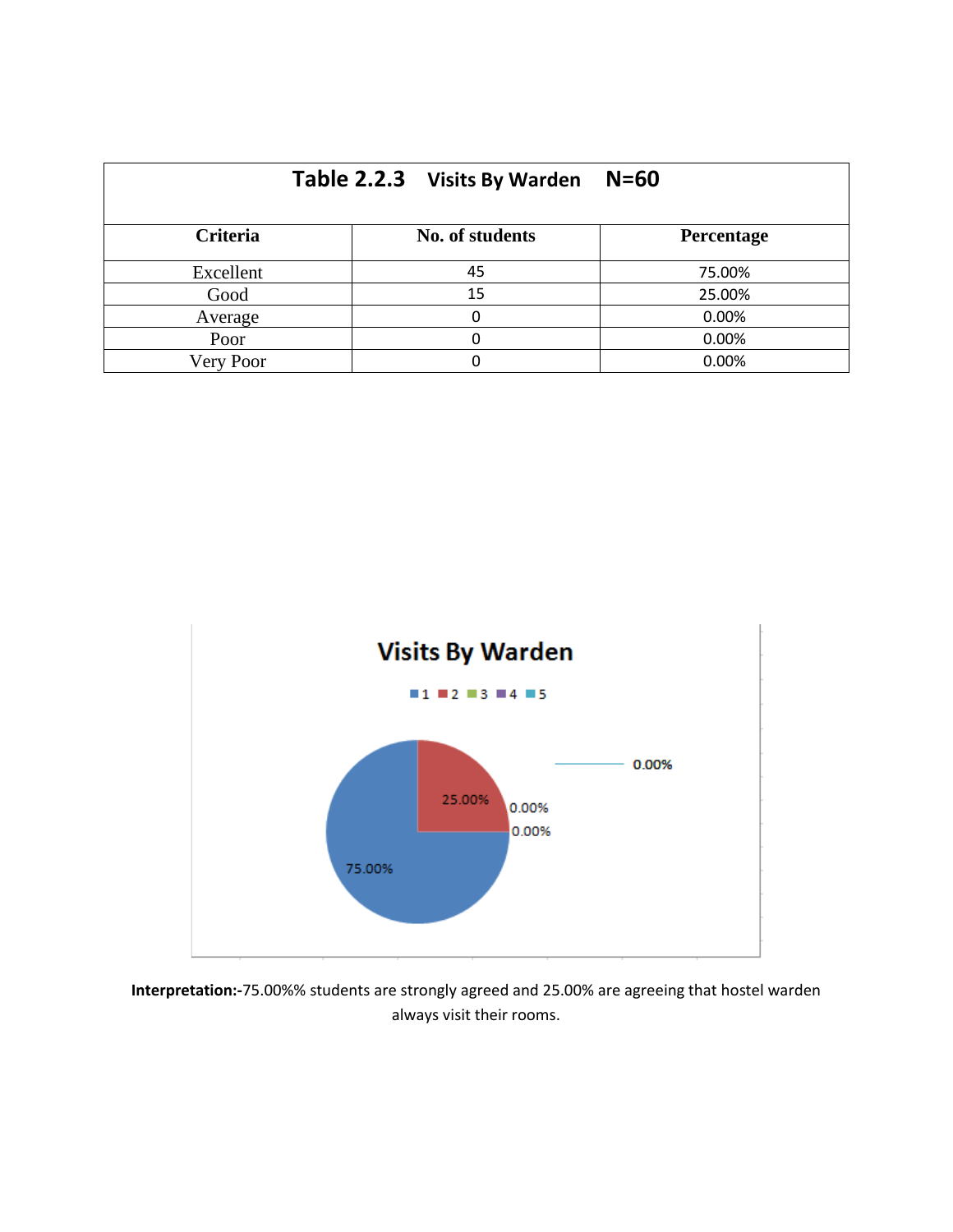## **3. ANALYSIS OF STUDENT'S FEED BACK FORM ON ADMINISTRATION (N=2500)**

| 1. | Are you satisfied with the Behavior and<br>communications of Non-teaching and administrative<br>office? | yes | 2208 | No        | 292 |
|----|---------------------------------------------------------------------------------------------------------|-----|------|-----------|-----|
| 2. | Are you satisfied with the services and facilities of<br>college?                                       | yes | 2356 | <b>No</b> | 144 |
| 3. | Is the campus Eco-friendly?                                                                             | yes | 2389 | No        | 111 |
| 4. | Are you provided with enough and pure drinking<br>water                                                 | yes | 2296 | No        | 204 |
|    | 5. Are you satisfied with the sports and culture<br>facilities?                                         | yes | 2399 | No        | 101 |
| 6. | Are you satisfied with the facilities of transport and<br>other related services?                       | yes | 2189 | No        | 311 |
| 7. | Are you aware of the "NCC and NSS" activities in<br>the college?                                        | yes | 2094 | <b>No</b> | 406 |
| 8. | Are you aware of "Anti-Sexual Harassment Cell" and<br>"Nanhi-chaan", "Anti-Ragging", "welfare" etc.?    | yes | 2348 | No        | 152 |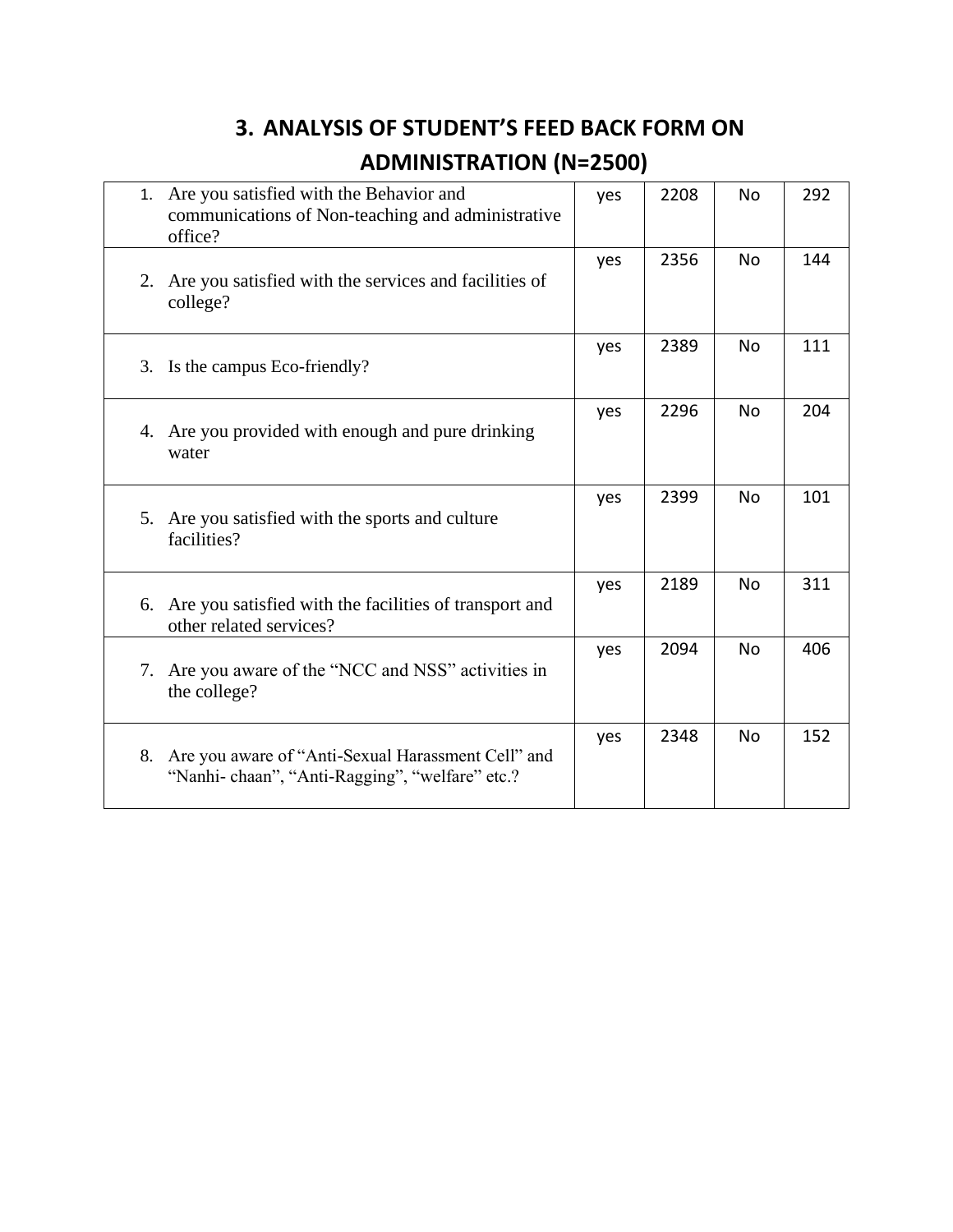| Table-3.1 - Are you satisfied with the Behavior<br>and communications of Non-teaching and<br>administrative office? (N=2500) |          |        |  |
|------------------------------------------------------------------------------------------------------------------------------|----------|--------|--|
| <b>Criteria</b><br>Percentage<br>No. of                                                                                      |          |        |  |
|                                                                                                                              | students |        |  |
| Yes                                                                                                                          | 2208     | 88.32% |  |
| Nn                                                                                                                           | 292      | 11.68% |  |



**Interpretation:-**It is analyzed from the table that 88.32% students are satisfied with the behavior of nonteaching staff.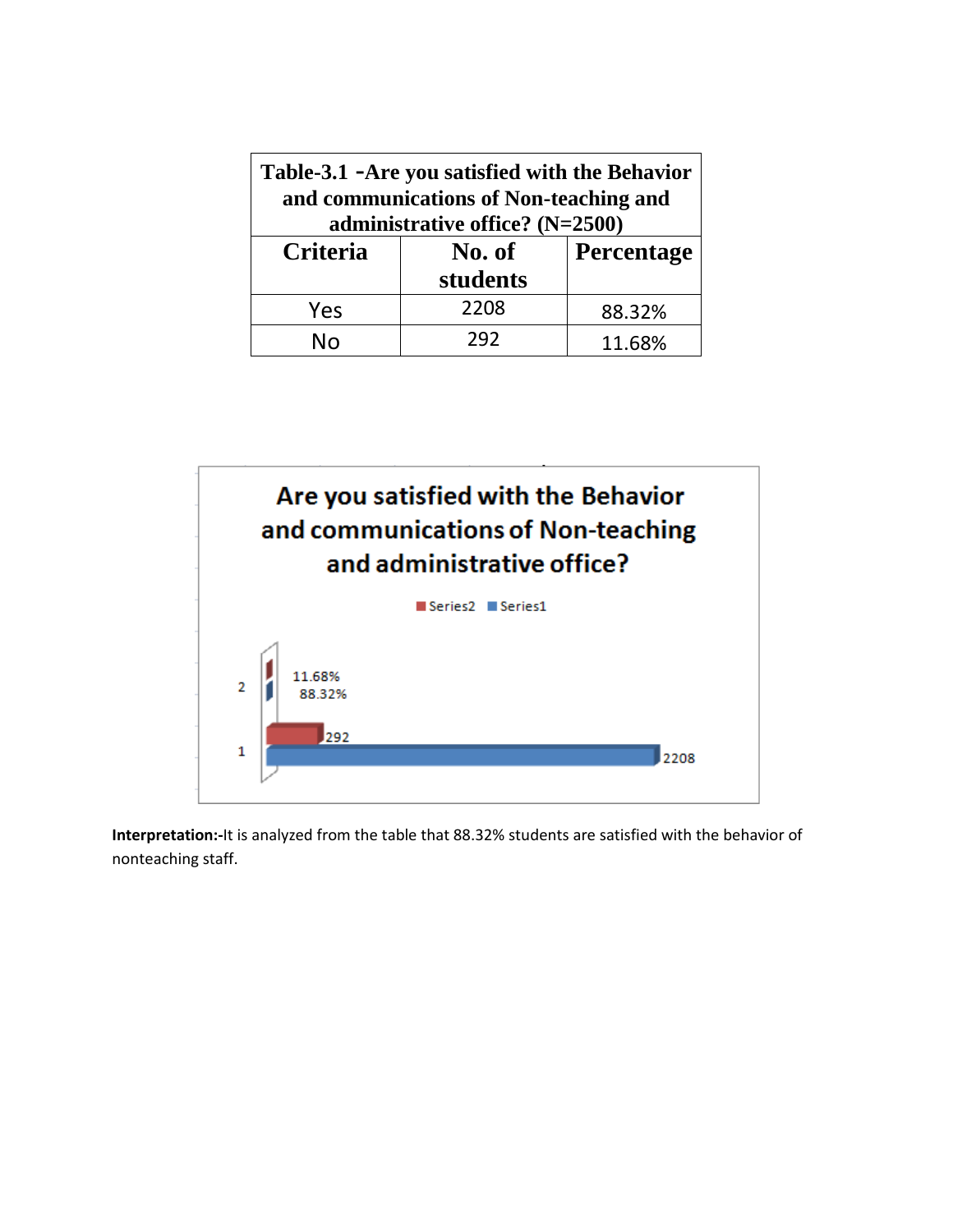| Table: 3.2- Are you satisfied with the services and<br>facilities of college?(N=2500) |                    |                   |  |
|---------------------------------------------------------------------------------------|--------------------|-------------------|--|
| Criteria                                                                              | No. of<br>students | <b>Percentage</b> |  |
| Yes                                                                                   | 2356               | 94.24%            |  |
| N٥                                                                                    | 144                | 5.76%             |  |



**Interpretation:-**It is analyzed from the table that 94.24% students are satisfied with the services and facilities of college.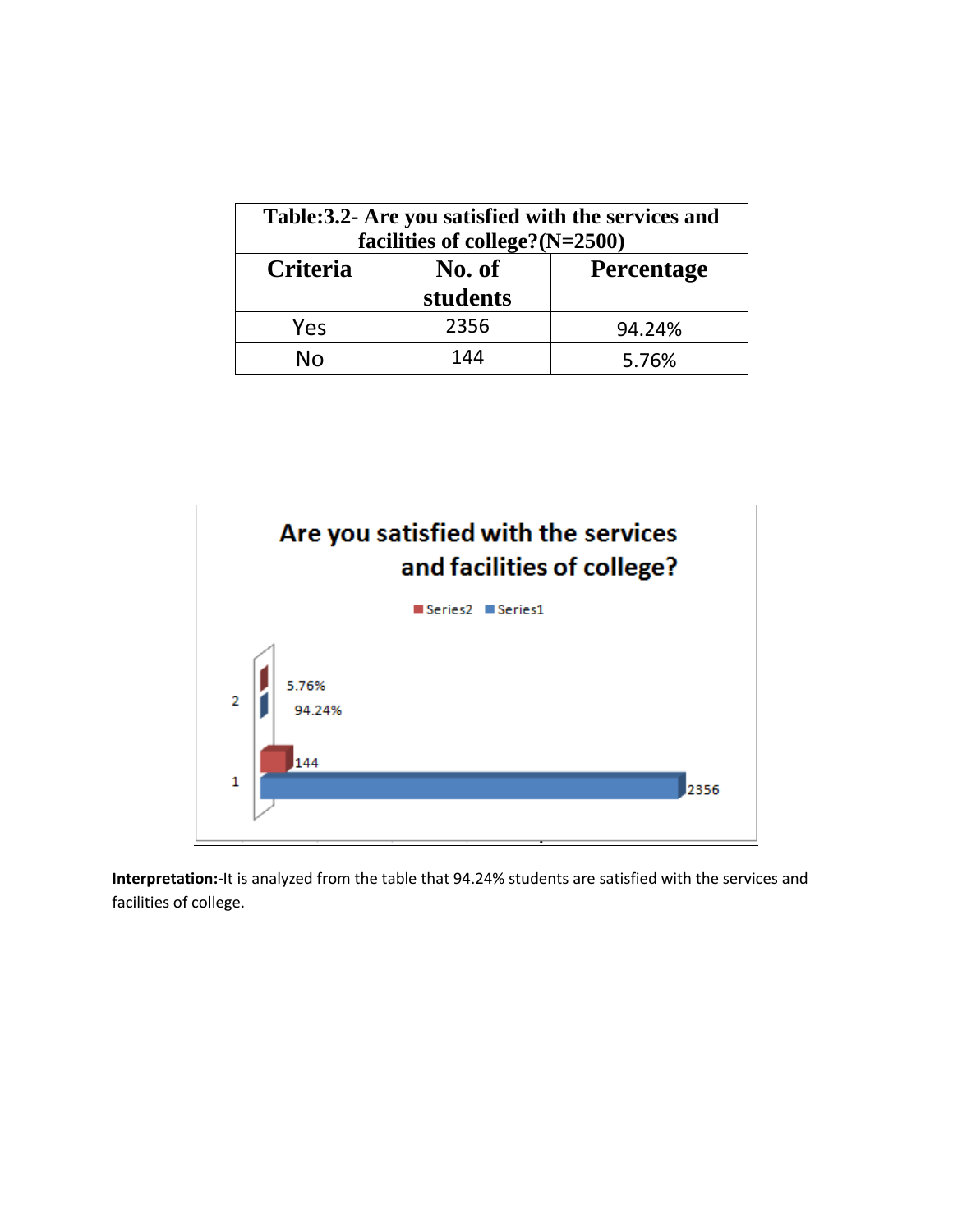| Table: 3.3 - Is the campus Eco-friendly?<br>$(N=2500)$ |                             |        |  |
|--------------------------------------------------------|-----------------------------|--------|--|
| Criteria                                               | No. of<br><b>Percentage</b> |        |  |
|                                                        | students                    |        |  |
| Yes                                                    | 2389                        | 95.56% |  |
| $N_{\Omega}$                                           | 111                         | 4 44%  |  |



**Interpretation:-**According to this table, 95.56% students agreed with the eco-friendly system of the college.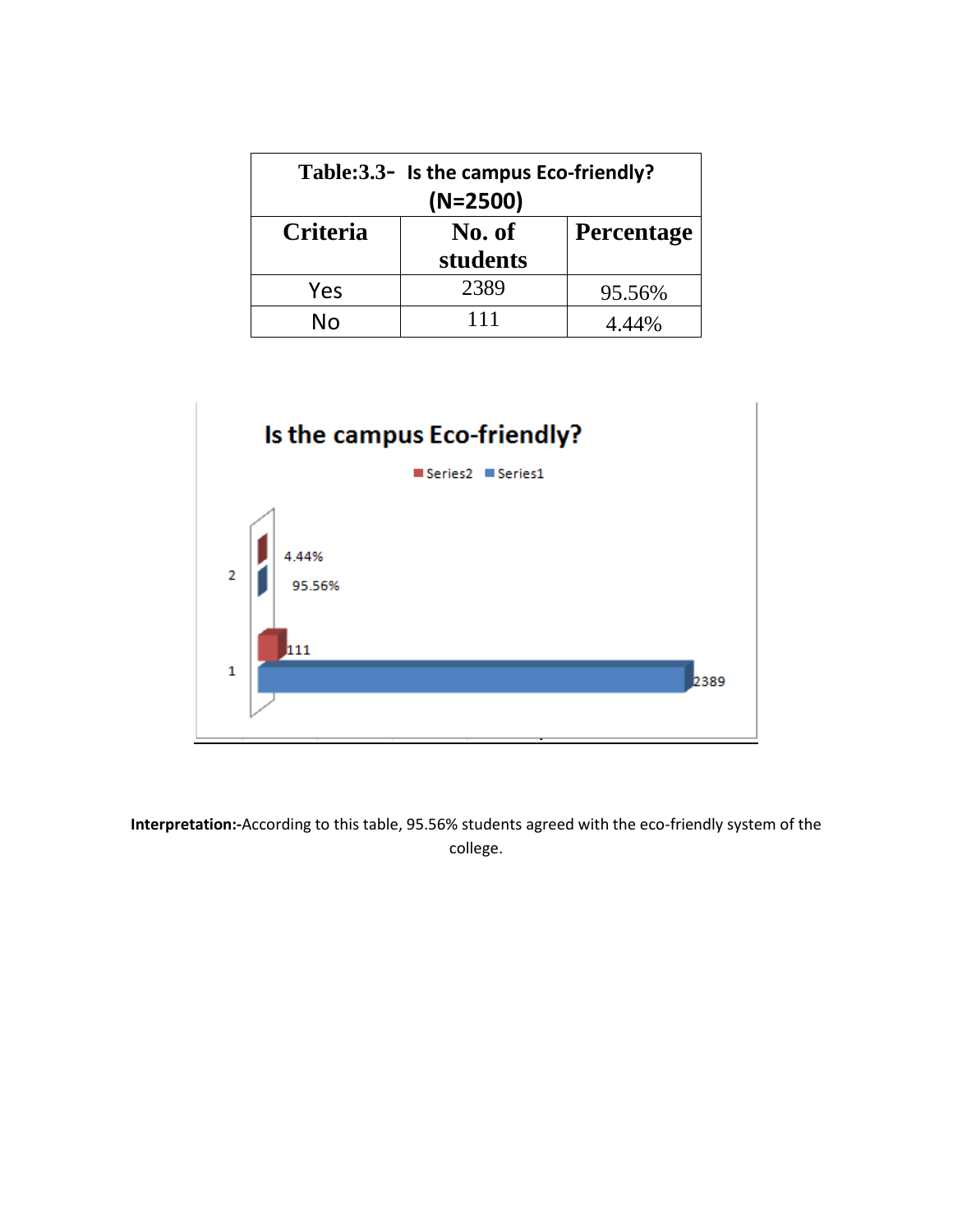| Table: 3.4- Are you provided with enough and<br>pure drinking water? |                    |                   |  |
|----------------------------------------------------------------------|--------------------|-------------------|--|
| Criteria                                                             | No. of<br>students | <b>Percentage</b> |  |
| Yes                                                                  | 2296               | 91.84%            |  |
| N٥                                                                   | 204                | 8.16%             |  |

### Are you provided with enough and pure drinking water?



**Interpretation:-**According to this table, 91.84% students are satisfied with the quality of pure drinking water.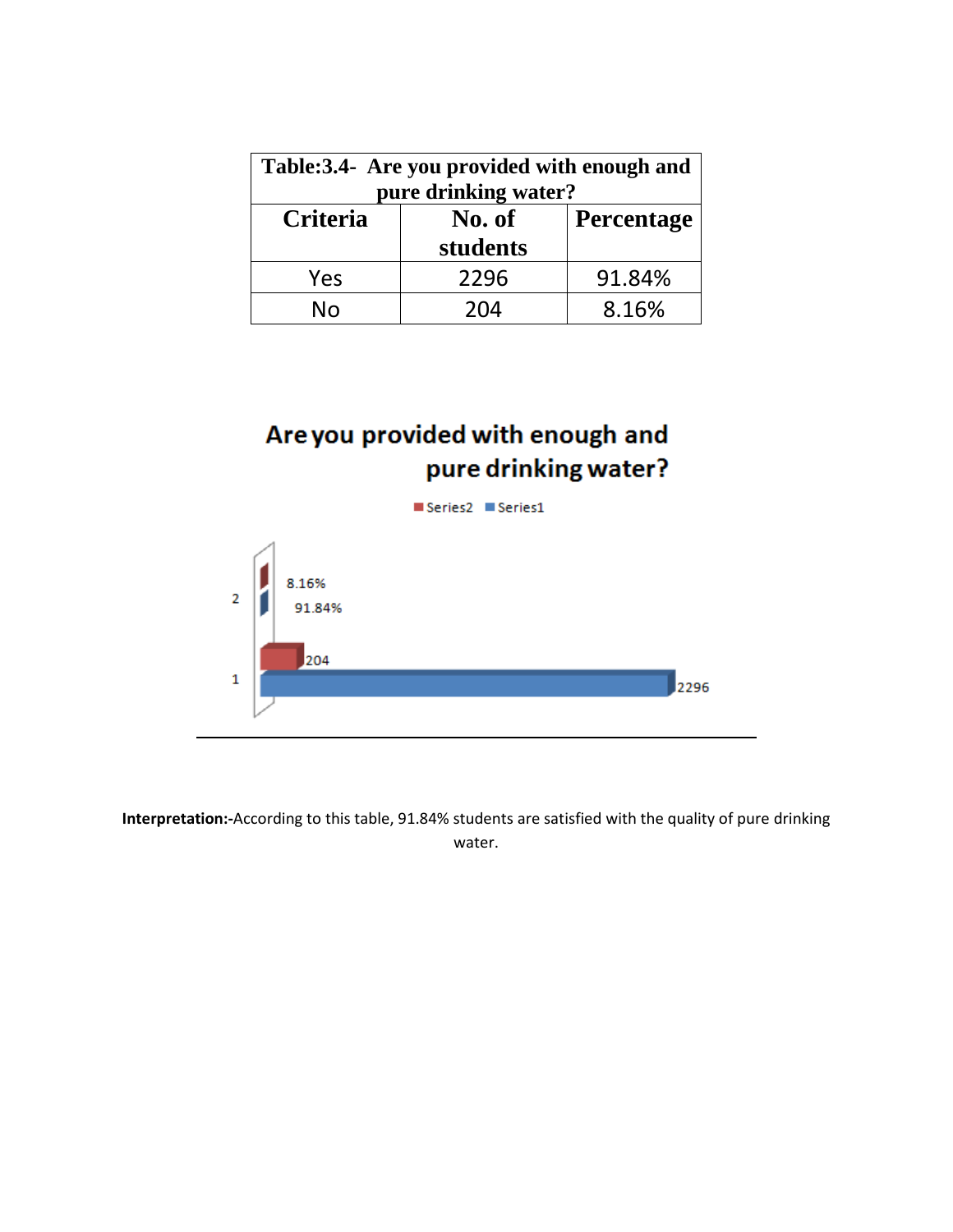| Table: 3.5 Are you satisfied with the sports<br>and culture facilities? $(N=2500)$ |          |        |  |
|------------------------------------------------------------------------------------|----------|--------|--|
| Criteria<br>Percentage<br>No. of                                                   |          |        |  |
|                                                                                    | students |        |  |
| Yes                                                                                | 2399     | 95.96% |  |
| N٥                                                                                 | 101      | 4.04%  |  |

### Are you satisfied with the sports and culture facilities?

Series2 Series1 4.04%  $\overline{2}$ 95.96% 101  $\mathbf 1$ 2399

**Interpretation:-**It is analyzed from the above table that 95.96% students are satisfied with the sports and cultural activities.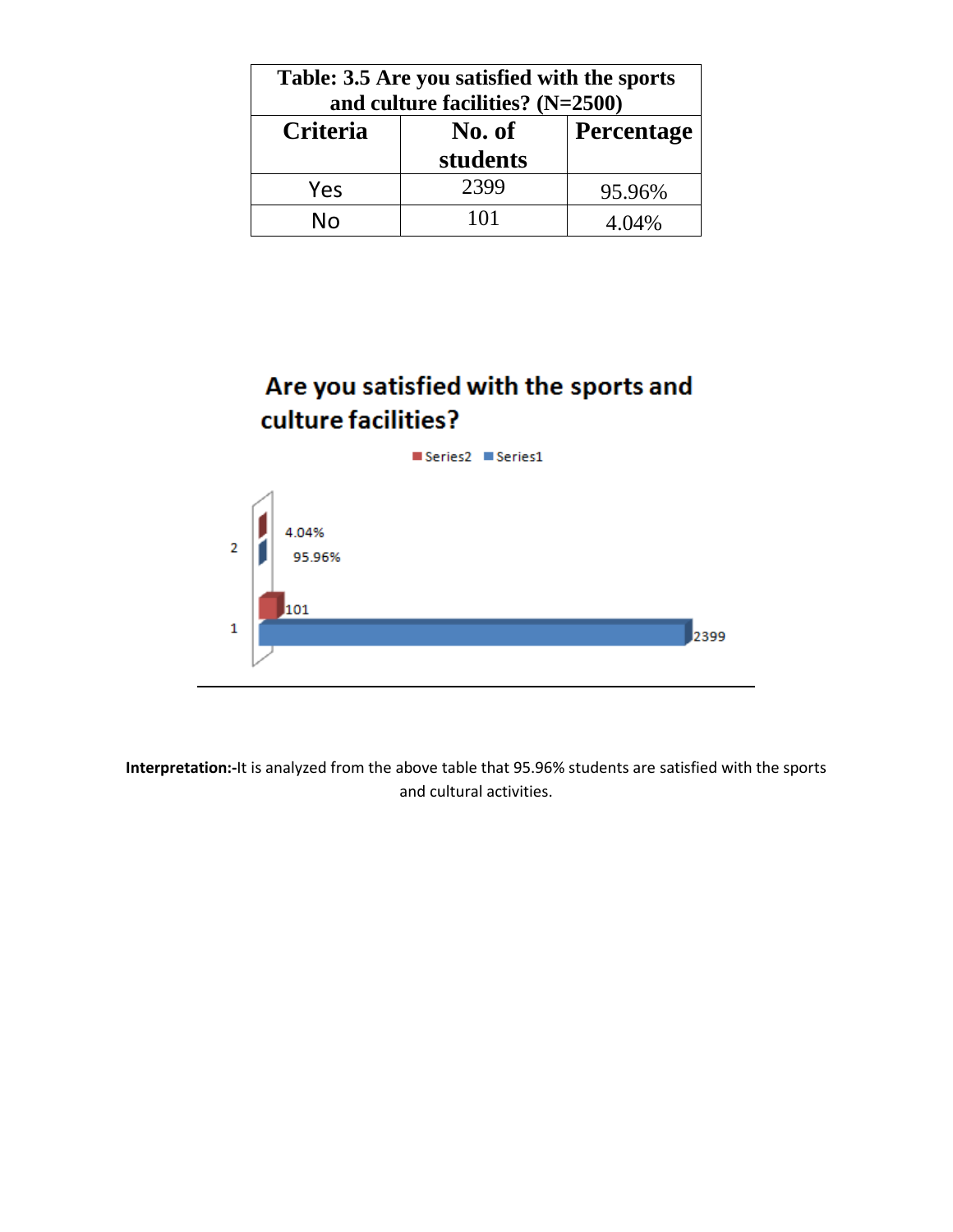| Table: 3.6- Are you satisfied with the facilities<br>of transport and other related services?<br>$(N=2500)$ |          |        |  |
|-------------------------------------------------------------------------------------------------------------|----------|--------|--|
| <b>Criteria</b><br>No. of<br><b>Percentage</b>                                                              |          |        |  |
|                                                                                                             | students |        |  |
| Yes                                                                                                         | 2189     | 87.56% |  |
| N٥                                                                                                          | 311      | 12.44% |  |





**Interpretation:-**According to this table analyzed that 87.56% students are satisfied with transport and other facilities.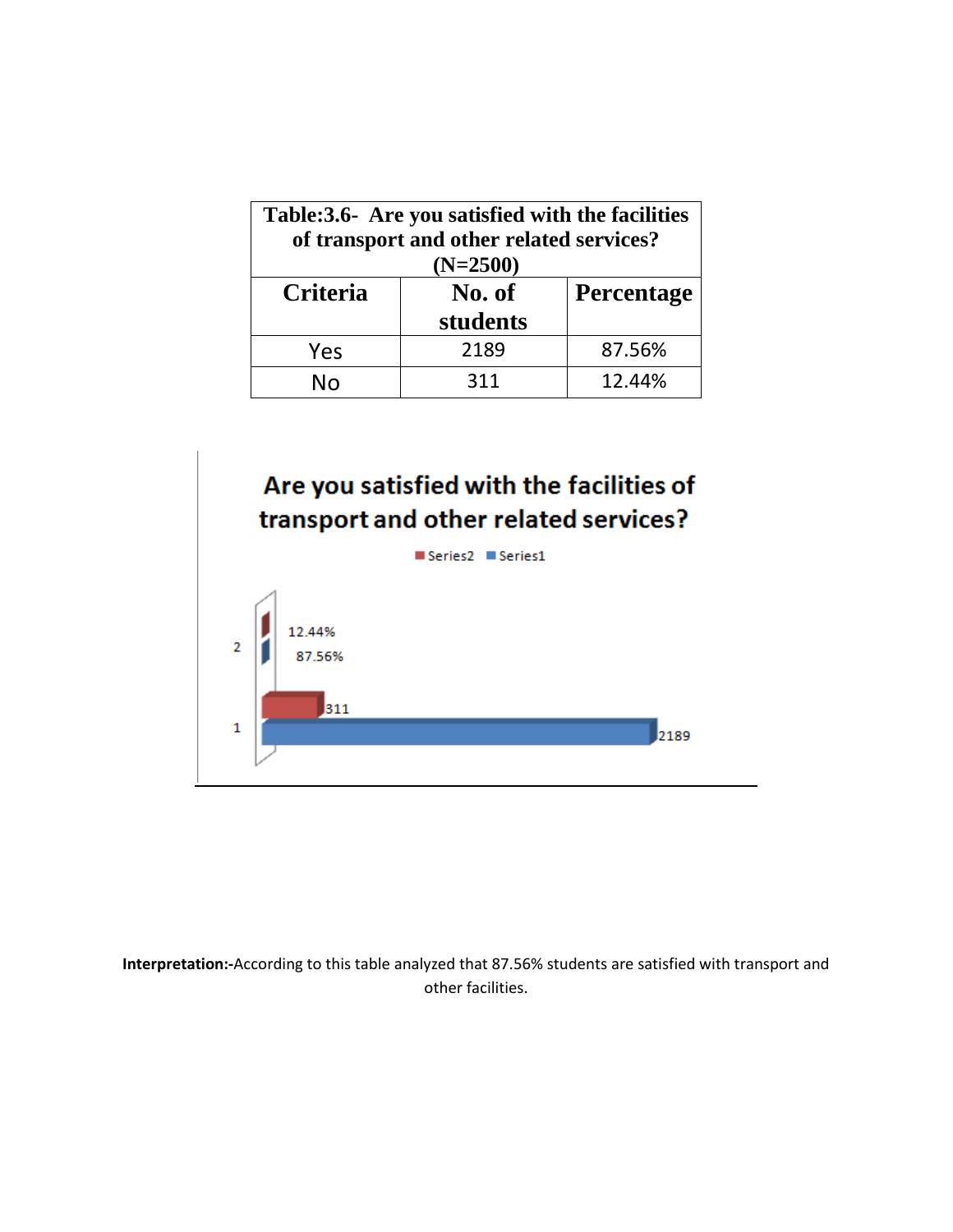| Table:3.7- Are you aware of the "NCC and<br>NSS" activities in the college? |                             |        |  |
|-----------------------------------------------------------------------------|-----------------------------|--------|--|
| Criteria                                                                    | No. of<br><b>Percentage</b> |        |  |
|                                                                             | students                    |        |  |
| Yes                                                                         | 2094                        | 83.76% |  |
| Nο                                                                          | 406                         | 16.24% |  |

### Are you aware of the "NCC and NSS" activities in the college?



**Interpretation:-**it is analyzed from the above table that 83.76% students are known from NSS and NCC activities.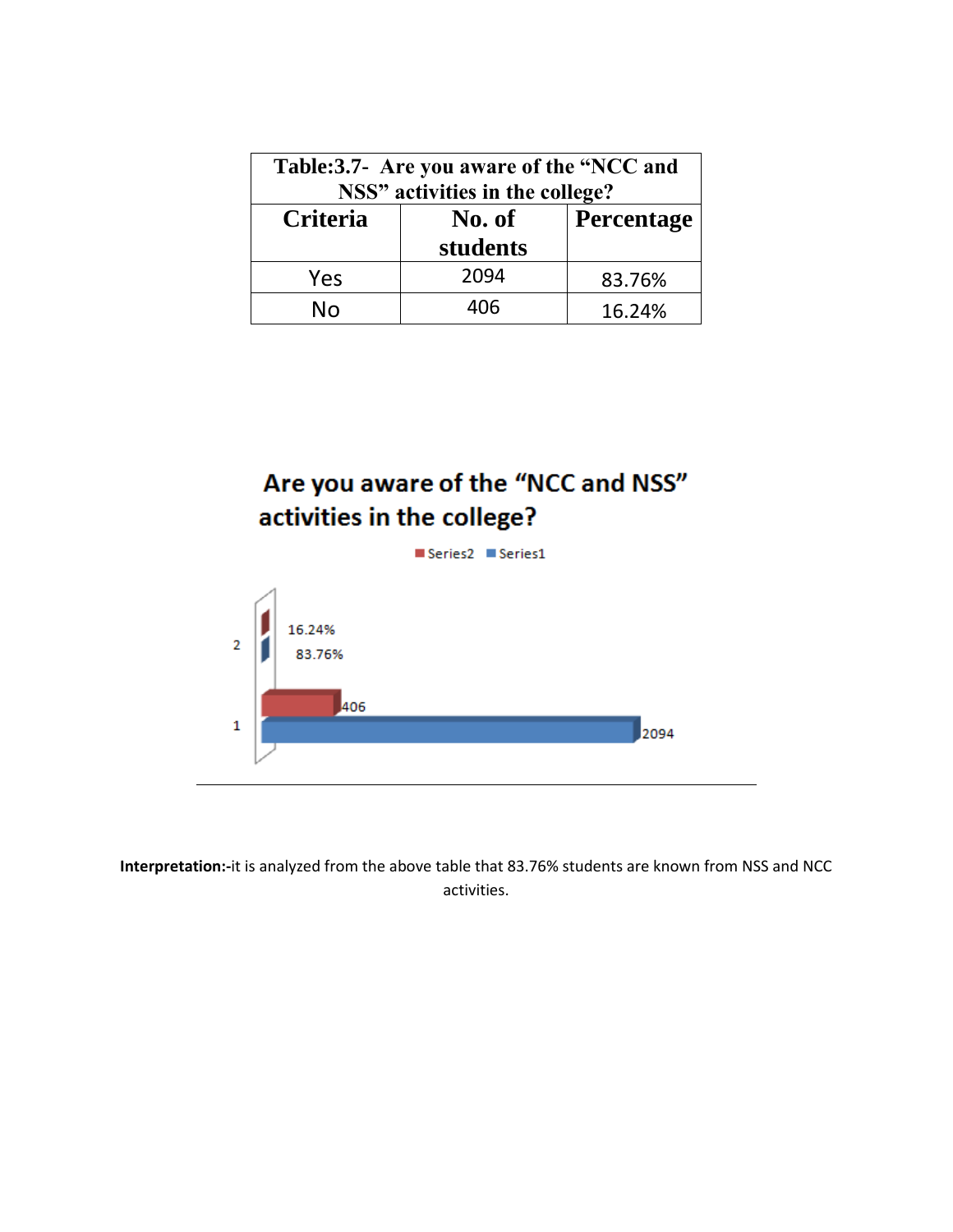| Table: 3.8 Are you aware of "Anti-Sexual"<br>Harassment Cell" and "Nanhi-chaan", "Anti-<br>Ragging", "welfare" etc.?. |                             |        |  |  |
|-----------------------------------------------------------------------------------------------------------------------|-----------------------------|--------|--|--|
| Criteria                                                                                                              | No. of<br><b>Percentage</b> |        |  |  |
|                                                                                                                       | students                    |        |  |  |
| Yes                                                                                                                   | 2348                        | 93.92% |  |  |
| N۱n                                                                                                                   | 152                         | 6.08%  |  |  |

| Are you aware of "Anti-Sexual<br><b>Harassment Cell" and "Nanhi-</b><br>chaan", "Anti-Ragging", "welfare"<br>etc.? |                                                   |      |  |
|--------------------------------------------------------------------------------------------------------------------|---------------------------------------------------|------|--|
|                                                                                                                    | $\blacksquare$ Series $2 \blacksquare$ Series $1$ |      |  |
| $\overline{2}$                                                                                                     | 6.08%<br>93 92%<br>152                            | 2348 |  |

**Interpretation:-**it is analyzed from the above table that 93.92% students are known about college cells and its activities and 6.08% are not known.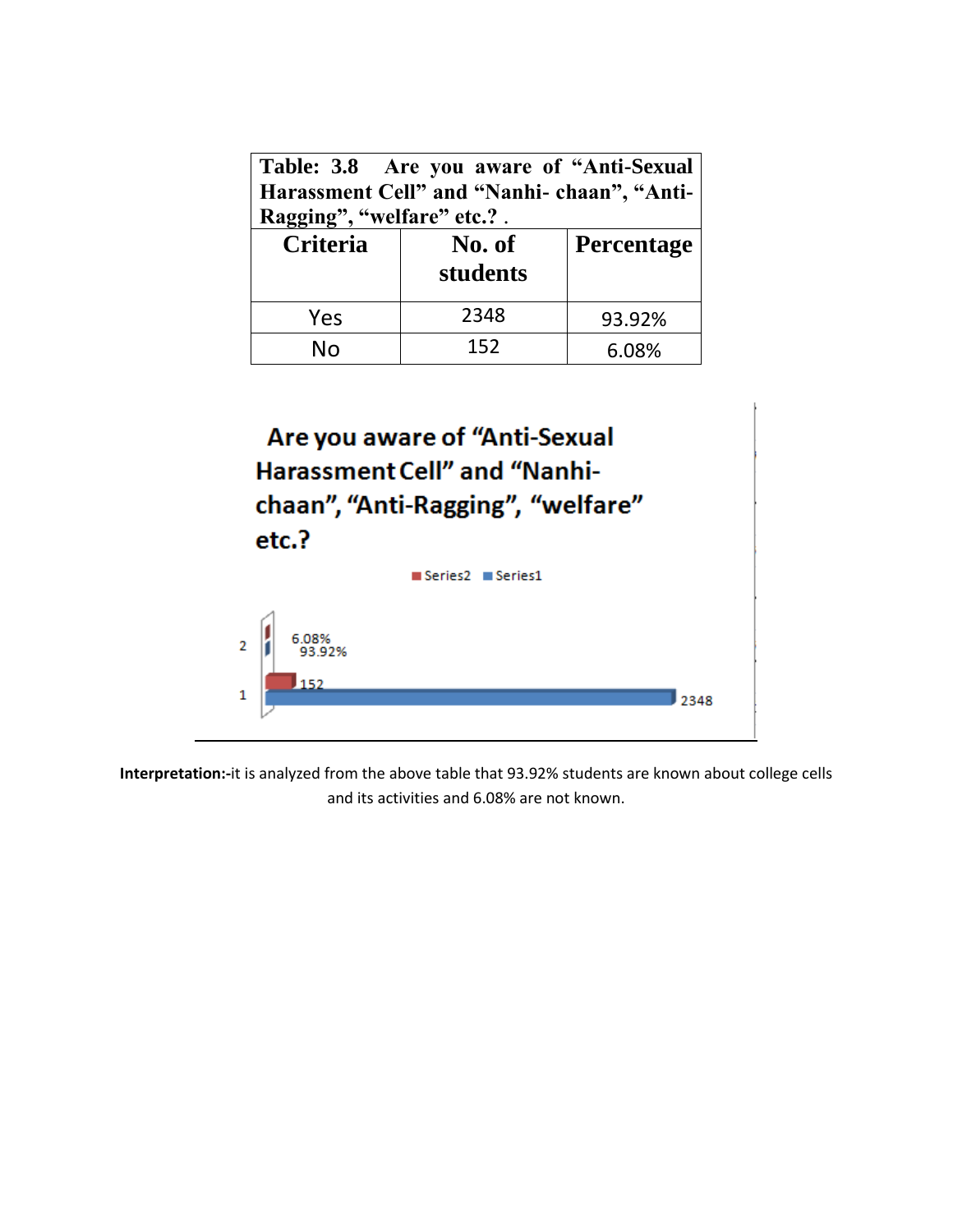## 4. Library

| How often do you visit the library?<br>1)                                                | Regular | 2134 | Occasionally | 366 |
|------------------------------------------------------------------------------------------|---------|------|--------------|-----|
| Are the required numbers of titles on your<br>2)<br>subject available in the library?    | Regular | 2021 | Occasionally | 479 |
| Are you satisfied with the cataloguing and<br>3)<br>arrangement of books in the library? | Regular | 1999 | Occasionally | 501 |
| Are you satisfied with the availability of<br>4)<br>reading space in the library?        | Regular | 2387 | Occasionally | 113 |
| Is the library staff co-operative and<br>5)<br>helpful?                                  | Regular | 2298 | Occasionally | 202 |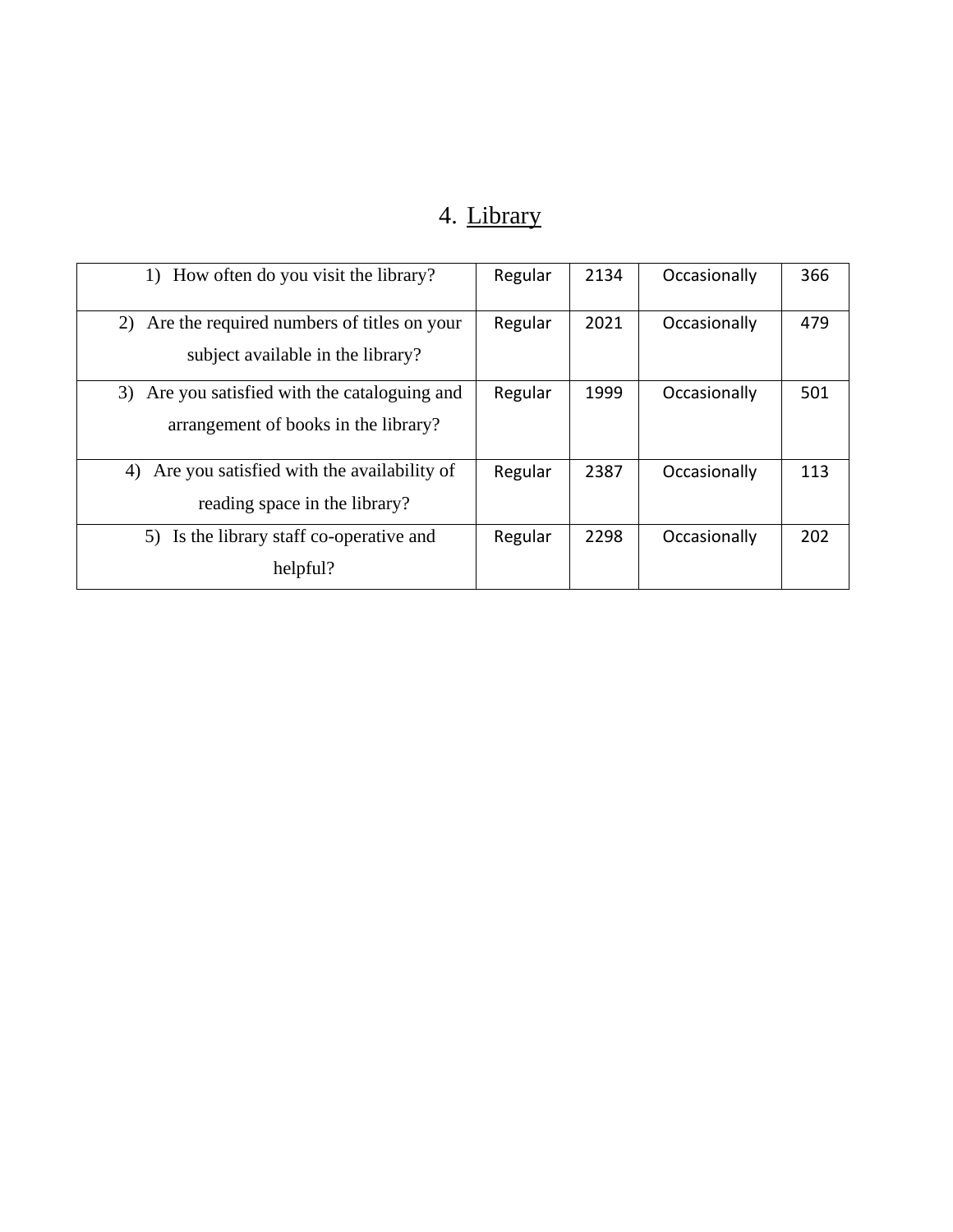| Table:4.1- How often do you visit the library? |                    |            |  |
|------------------------------------------------|--------------------|------------|--|
| Criteria                                       | No. of<br>students | Percentage |  |
| Yes                                            | 2134               | 85.36%     |  |
| No                                             | 366                | 14.64%     |  |



Interpretation:- The above chart shows that 85.36% students always visit the library and 14.64% visit occasionally.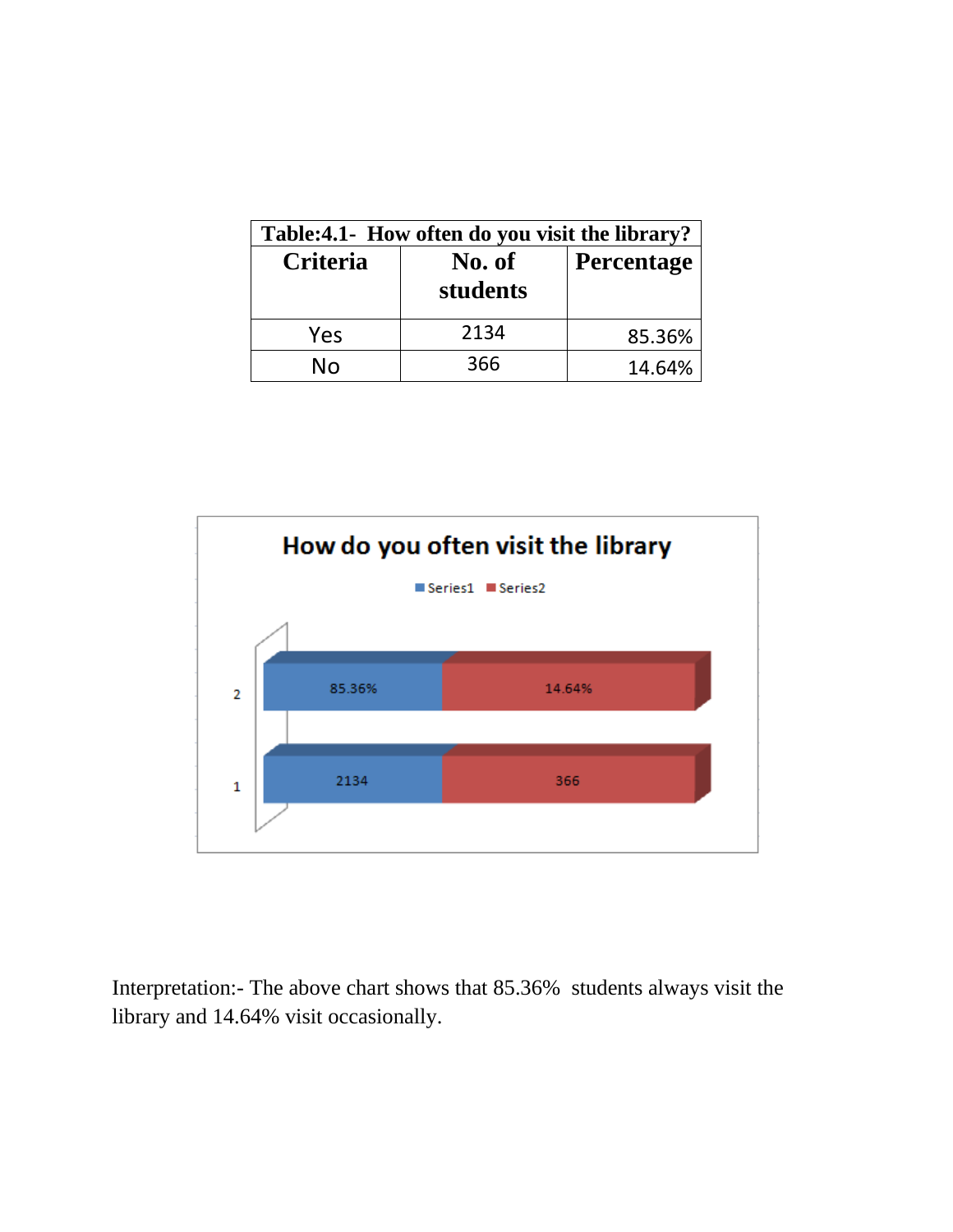| Table: 4.2- Required no of titles on your<br>subject available in the Library |                    |            |  |
|-------------------------------------------------------------------------------|--------------------|------------|--|
| <b>Criteria</b>                                                               | No. of<br>students | Percentage |  |
| Yes                                                                           | 2021               | 80.84%     |  |
| N٥                                                                            | l 74               | 19.16%     |  |



**Interpretation:**- It is analyzed that 80.84% students are said the required number of title of their subjects are available and other visit occasionally so they can say anything.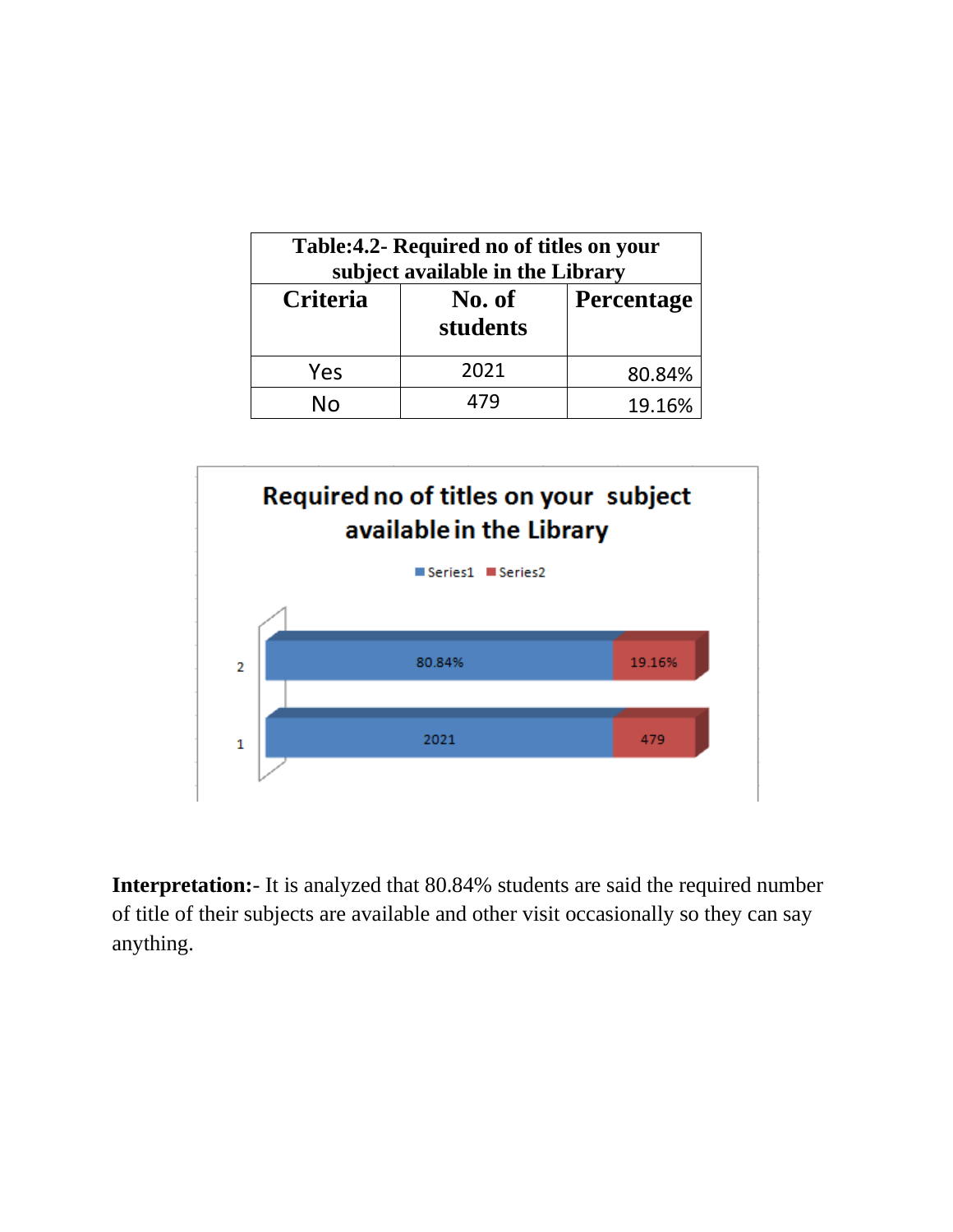| Table:4.3- Satisfaction with the cataloguing<br>and arrangement of books in the library |                    |                   |
|-----------------------------------------------------------------------------------------|--------------------|-------------------|
| <b>Criteria</b>                                                                         | No. of<br>students | <b>Percentage</b> |
| Yes                                                                                     | 1999               | 79.96%            |
| N٥                                                                                      | 501                | 20.40%            |

### Satisfaction with the cataloguing and arrangement of books in the library



**Interpretation:**- It is analyzed that 79.96% students are satisfied with the cataloguing and arrangement of books in the library.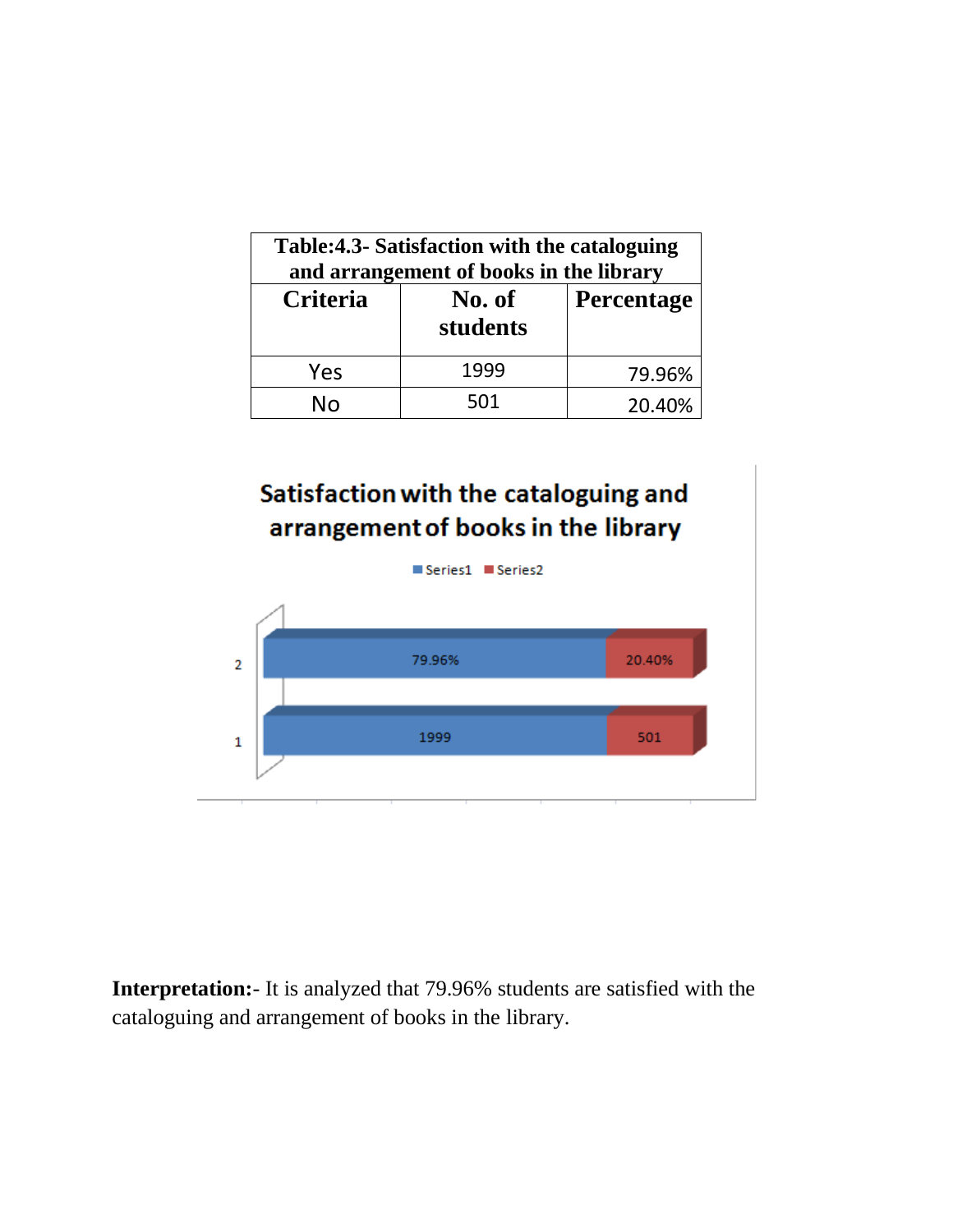| Table: 4.4- Satisfaction with the availability of<br>reading space in the library |                    |                   |  |
|-----------------------------------------------------------------------------------|--------------------|-------------------|--|
| Criteria                                                                          | No. of<br>students | <b>Percentage</b> |  |
| Yes                                                                               | 2387               | 95.48%            |  |
| Nο                                                                                | 113                | 4.52%             |  |

### Satisfaction with the availability of reading space in the library



**Interpretation:**- It is analyzed that 95.48% students are satisfied with the availability of reading space in the library.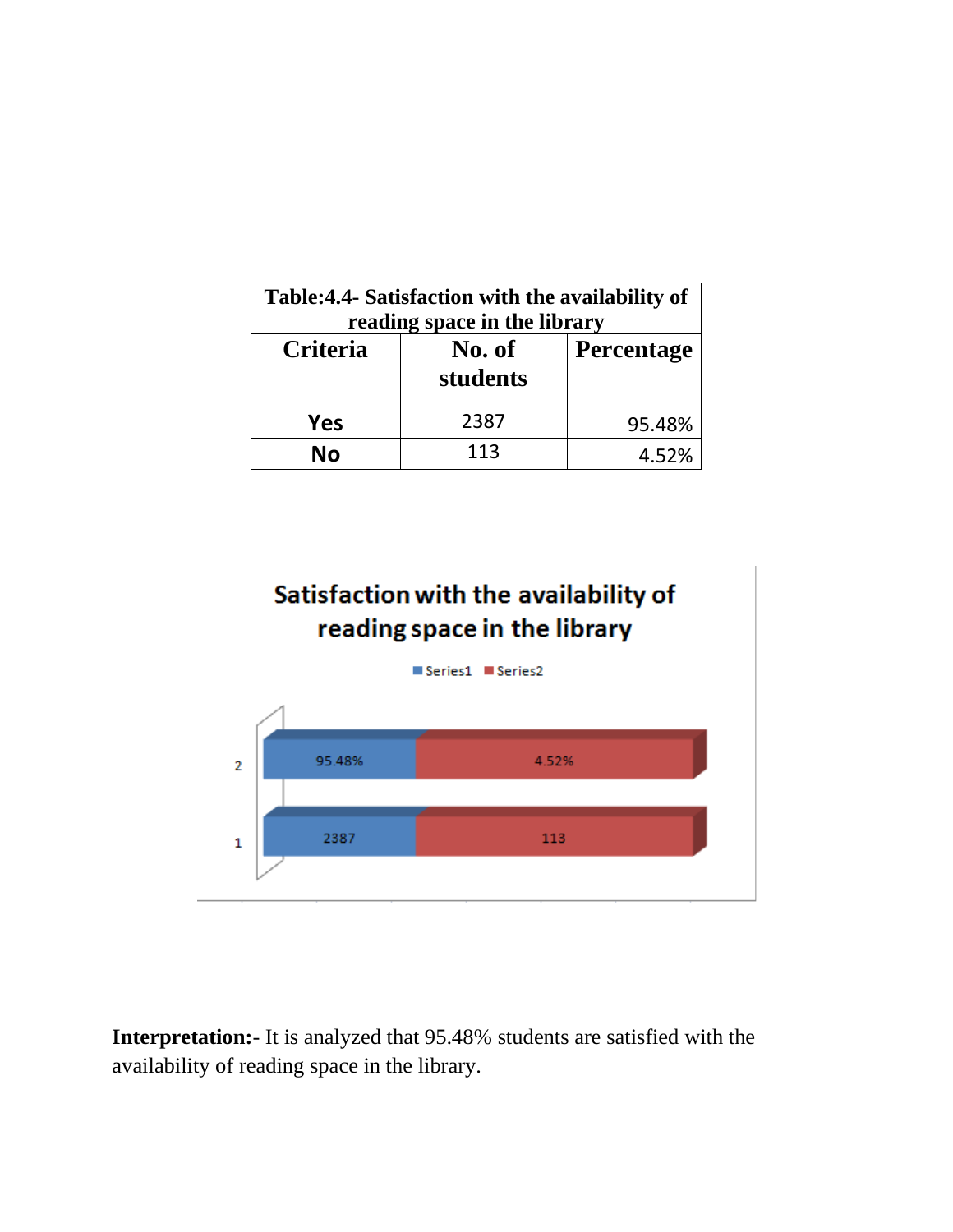| <b>Table:4.5-</b> co-operative and help of Library<br>Staff |                    |                   |  |
|-------------------------------------------------------------|--------------------|-------------------|--|
| Criteria                                                    | No. of<br>students | <b>Percentage</b> |  |
| Yes                                                         | 2298               | 91.92%            |  |
| No                                                          | 202                | $8.08\%$          |  |